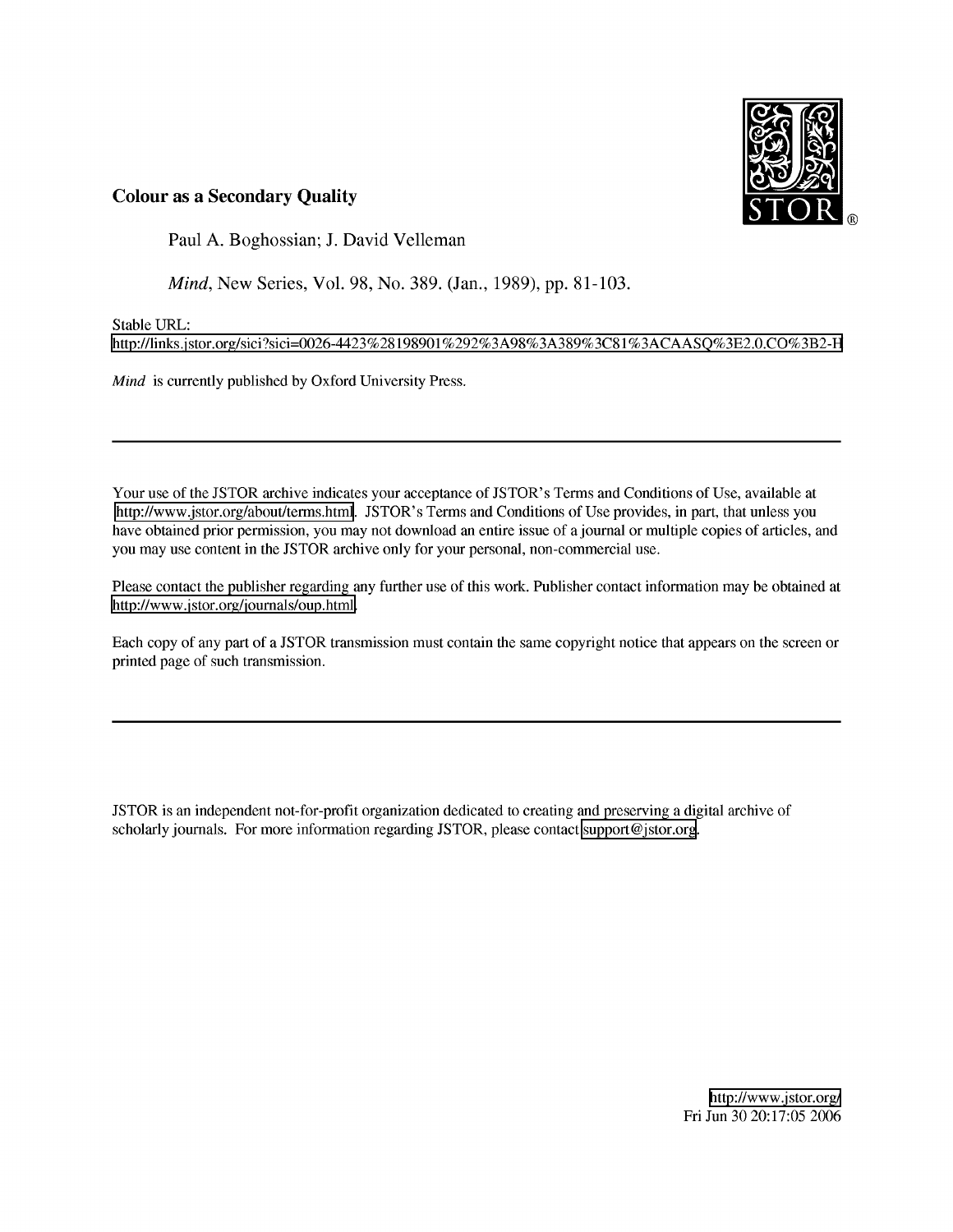# *Colour as a Secondary Quality<sup>1</sup>*

# PAUL A. BOGHOSSIAN and J. DAVID VELLEMAN

# *The Galilean Intuition*

Does modern science imply, contrary to the testimony of our eyes, that grass is not green? Galileo thought it did:

Hence I think that these tastes, odors, colors, etc., on the side of the object in which they seem to exist, are nothing else than mere names, but hold their residence solely in the sensitive body; so that if the animal were removed, every such quality would be abolished and annihilated. Nevertheless, as soon as we have imposed names on them, particular and different from those of the other primary and real accidents, we induce ourselves to believe that they also exist just as truly and really as the latter.<sup>2</sup>

The question whether Galileo was right on this score is not really a question about the content of modern scientific theory: aside from some difficulties concerning the interpretation of quantum mechanics, we know what properties are attributed to objects by physics. The question is rather about the correct understanding of colour concepts as they figure in visual experience: how do objects appear to be, when they appear to be green? Galileo seems to have found it very natural to say that the property an object appears to have, when it appears to have a certain colour, is an intrinsic qualitative property which, as science teaches us, it does not in fact possess.

Subsequent philosophical theorizing about colour has tended to recoil from Galileo's semantic intuition and from its attendant ascription of massive error to ordinary experience and thought. Thus, in a recent paper Sydney Shoemaker has written:

[S]ince in fact we apply color predicates to physical objects and never to sensations, ideas, experiences, etc., the account of their semantics recommended by the Principle of Charity is one that makes them truly applicable to tomatoes and lemons rather than to sense experiences thereof.<sup>3</sup>

Should a principle of charity be applied in this way to the interpretation

<sup>1</sup> We have benefited from discussing the material in this paper with: Sydney Shoemaker, David Hills, Larry Sklar, Mark Johnston, and participants in a seminar that we taught at the University of Michigan in the fall of 1987. Our research has been supported by Rackham Faculty Fellowships from the University of Michigan.

*<sup>2</sup> Opere Complete di G. G.,* 15 vols, Firenze, 1842, IV, p. 333 (as translated by E. A. Burtt in *The Metaphysical Foundations ofModern Science,* Doubleday, Garden City, NY, 1954, p. 85).

<sup>3</sup> Sydney Shoemaker, 'Qualities and Qualia: What's In The Mind?' (manuscript), p. 2.

**Mind, vol. xcviii, no. 389, January 1989 © Oxford University Press 1989**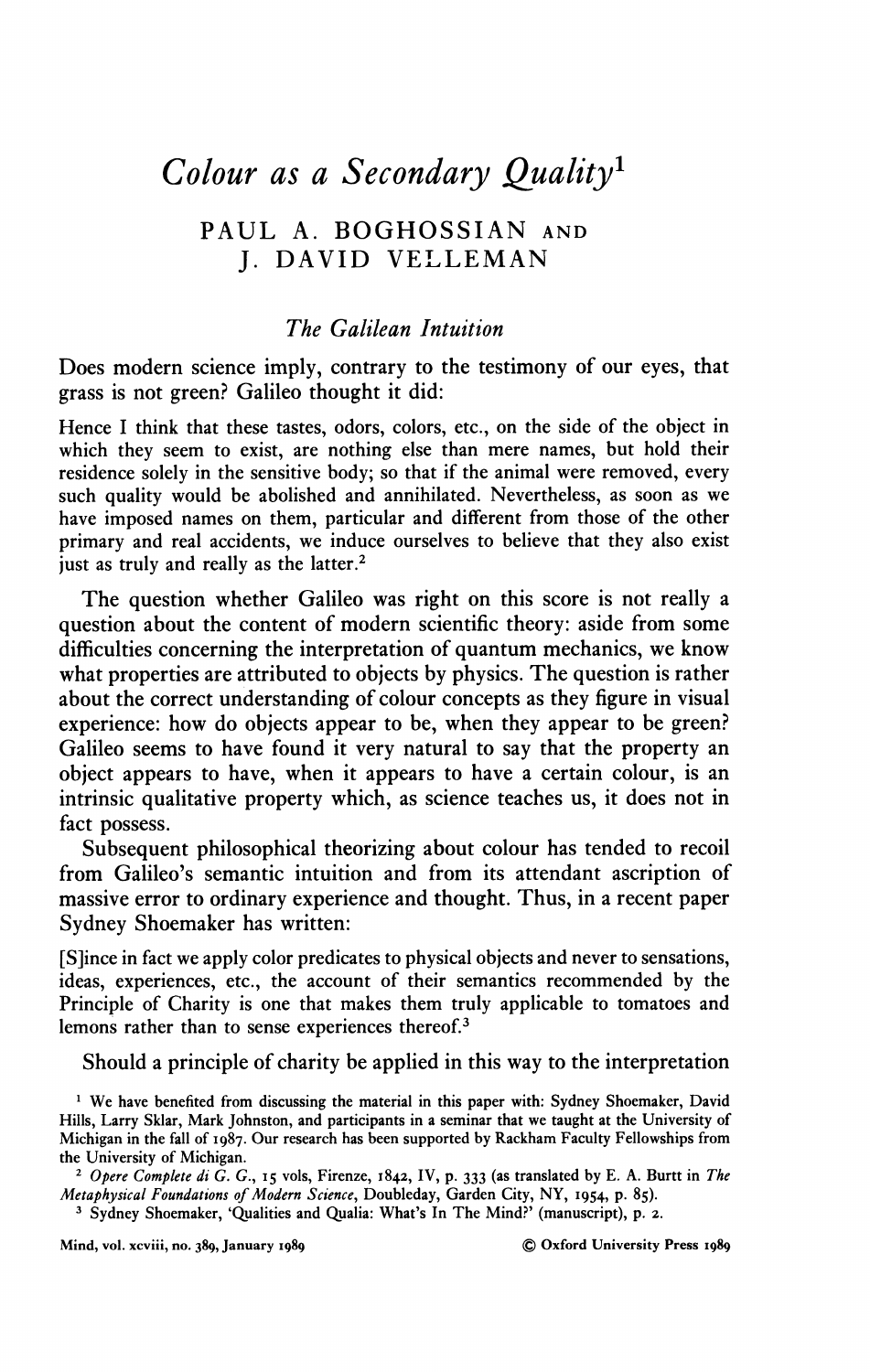of the colour concepts exercised in visual experience? We think not. We shall argue, for one thing, that the grounds for applying a principle of charity are lacking in the case of colour concepts. More importantly, we shall argue that attempts at giving the experience of colour a charitable interpretation either fail to respect obvious features of that experience or fail to interpret it charitably, after all. Charity to visual experience is therefore no motive for resisting the natural, Galilean response to a scientific understanding of light and vision. The best interpretation of colour experience ends up convicting it of widespread and systematic error<sup>4</sup>

# *Charitable Accounts of Colour Experience*

According to the principle of charity, the properties that objects are seen as having, when they are seen as coloured, must be properties that they generally have when so perceived. Two familiar interpretations of visual experience satisfy this principle.

# *The physicalist account*

The first of these interpretations begins with the assumption that what objects appear to have, when they look red, is the physical property that is normally detected or tracked by that experience. Since the physical property that normally causes an object to be seen as red is the property of having one out of a class of spectral-reflectance profiles—or one out of a class of molecular bases for such profiles—the upshot of the present interpretation is that seeing something as red is seeing it as reflecting

4 One might be tempted to dissolve the conflict between the Galilean view and the charitable view of colour experience by rejecting a presupposition that they share. Both sides of the conflict assume that the properties mentioned in our descriptions of visual experience are properties that such experience represents objects as having. The only disagreement is over the question whether the colour properties that are thus attributed to objects by visual experience are properties that the objects tend to have. One might claim, however, that visual experience does not attribute properties to objects at all; and one might bolster one's claim by appeal to a theory known as adverbialism. According to adverbialism, the experience of seeing a thing as red is an event modified by some adverbial property say, a seeing event that proceeds red-thing-ly. Not all adherents of adverbialism are committed to denying that such an experience represents an object as having a property; but adverbialism would indeed be useful to one who wished to deny it. For adverbialism would enable one to say that the phrase 'seeing a thing as red' describes a seeing event as having some adverbial property rather than as having the content that something is red. One could therefore contend that the question whether things really have the colour properties that they are seen as having is simply ill-formed, since colour properties figure in a visual experience as adverbial modifications of the experience rather than as properties attributed by the experience to an object.

Our view is that this extreme version of adverbialism does unacceptable violence to the concept of visual experience. Seeing something as red is the sort of thing that can be illusory or veridical, hence the sort of thing that has truth-conditions, and hence the sort of thing that has content. The content of this experience is that the object in question is red; and so the experience represents an object as having a property, about which we can legitimately ask whether it is a property that objects so represented really tend to have.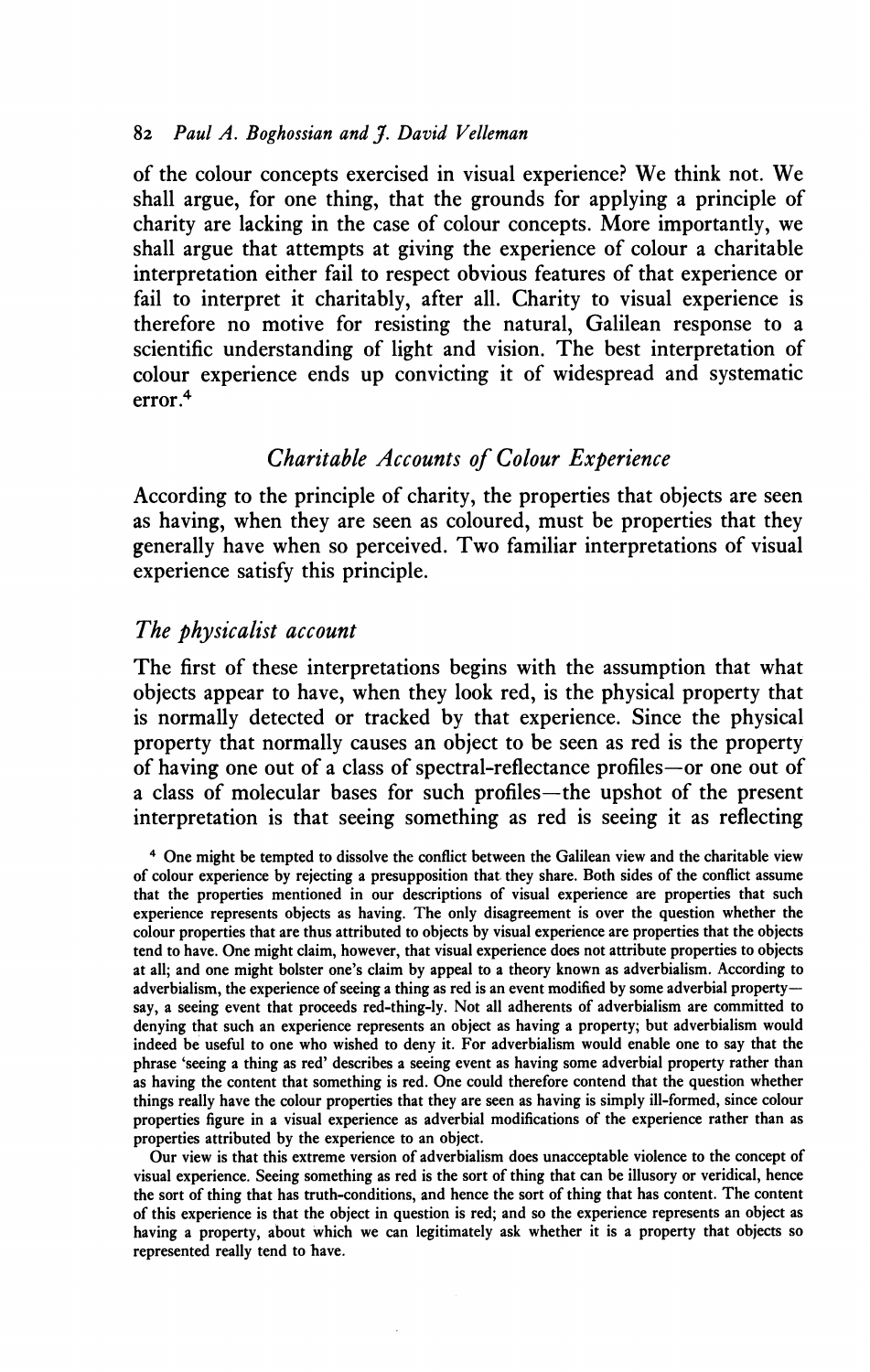incident light in one of such-and-such ways, or as having surface molecules with one of such-and-such electron configurations.<sup>5</sup>

Now, we have no doubt that experiences of an object as having a particular colour are normally correlated with that object's possessing one of a class of spectral-reflectance profiles. But to concede the existence of such a correlation is not yet to concede that membership in a spectralreflectance class is the property that objects are seen as having when they are seen as having a particular colour. Indeed, the claim that visual experience has this content yields unacceptable consequences.

In particular, this claim implies that one cannot tell just by looking at two objects whether they appear to have the same or different colours. For according to the physicalist interpretation, which colour one sees an object as having depends on which spectral-reflectance class one's visual experience represents the object as belonging to; and which spectralreflectance class one's experience represents an object as belonging to depends on which spectral-reflectance profiles normally cause experiences of that sort. Hence in order to know whether two objects appear to have the same colour, under the physicalist interpretation, one must know whether one's experiences of them are such as result from similar spectralreflectance profiles. And the latter question cannot be settled on the basis of the visual experiences alone: it calls for considerable empirical enquiry. The physicalist interpretation therefore implies that knowing whether two objects appear to have the same colour requires knowing the results of empirical enquiry into the physical causes of visual experiences.

But surely, one can tell whether two objects appear similarly coloured on the basis of visual experience alone. To be sure, one's experience of the objects will not necessarily provide knowledge of the relation between their actual colours. But the physicalist account implies that visual experience of objects fails to provide epistemic access, not just to their actual colour similarities, but to their apparent colour similarities as well. And here the account must be mistaken. The apparent colours of objects can be compared without empirical enquiry into the physical causes of the objects' visual appearances; and so the properties that objects appear to have, when they appear coloured, cannot be identified with the physical properties that are detected or tracked by those appearances.

# *Dispositionalist accounts*

We turn, then, to another class of theories that respect the principle of charity in application to colour experience. These theories are united

<sup>5</sup> D. M. Armstrong, *A Materialist Theory of Mind,* Routledge & Kegan Paul, London, 1968; J. J. C. Smart, 'On Some Criticism of a Physicalist Theory of Colour', in *Philosophical Aspects ofthe Mind-Body Problem,* ed. Chung-yin-Chen, University of Hawaii, Honolulu, 1975 (as cited by Christopher Peacocke, 'Colour Concepts and Colour Experience', *Synthèse,* 1984, pp. 365-81, n. 5).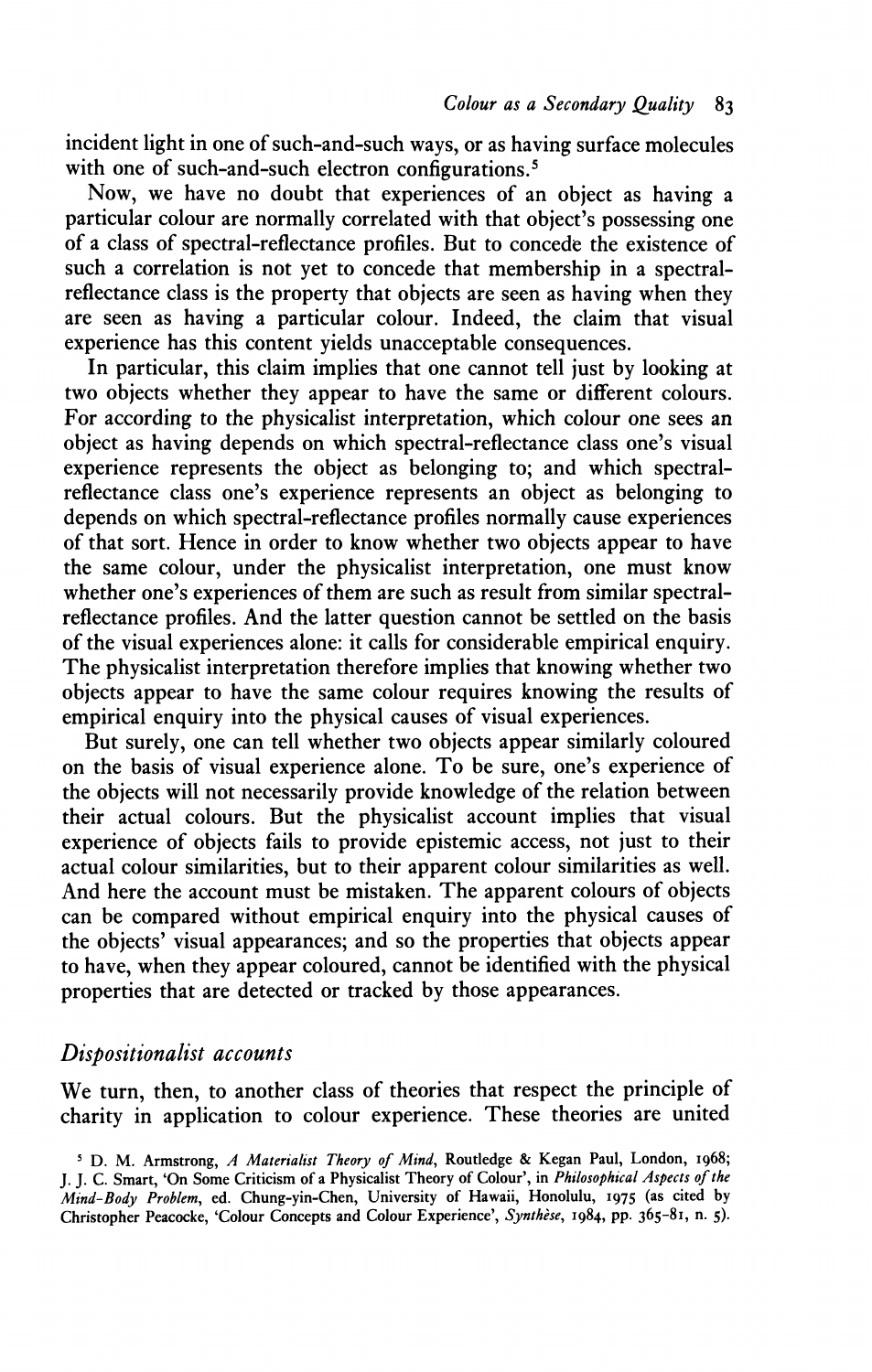under the name of dispositionalism. All of them are based, in one way or another, on the claim that the concept of colour is such as to yield a priori truths of the following form:

(i)  $x$  is red if and only if  $x$  appears red under standard conditions.<sup>6</sup>

Different versions of dispositionalism interpret such biconditionals differently and apply them to the vindication of colour experience in different ways.

# Applying the biconditionals: the direct approach

Perhaps the most direct way to argue from the dispositionalist biconditionals to the veridicality of colour experience is to point out that the biconditionals assert, as a priori truths, that there are conditions under which things appear to have a colour if and only if they actually have it, and hence that there are conditions under which colour experience is veridical. The possibility of global error in colour experience is thus claimed to be excluded a priori by the very concept of colour.

We think that this version of dispositionalism misappropriates whatever a priori truth there may be in the relevant biconditionals. We are prepared to admit that the concept of colour guarantees the existence of privileged conditions for viewing colours, conditions under which an observer's colour experiences or colour judgements are in some sense authoritative. But colour experiences and colour judgements may enjoy many different kinds of authority, some of which would not entail that objects have the properties that colour experience represents them as having.

Even philosophers who regard colour experience as globally false, for example, will nevertheless want to say that some colour experiences are correct in the sense that they yield the colour attributions that are generally accepted for the purposes of describing objects in public discourse. Of course, such a claim will yield slightly different biconditionals, of the following form:

(ii)  $x$  is to be described as red if and only if  $x$  appears red under standard conditions.

Our point, however, is that (ii) may be the only biconditional that is strictly true, and that (i) may seem true only because it is mistaken for (ii). If biconditional (ii) expresses the only genuine a priori truth in the vicinity, then the authority of experiences produced under standard conditions may consist in no more than there being a convention of describing objects in terms of the colours attributed to them in such experiences. As we shall argue at the end of this paper, such a convention

<sup>6</sup> The final clause of this biconditional is often formulated so as to specify not only standard conditions but a standard observer as well. But the observer's being standard can itself be treated as a condition of observation; and so the distinction between observer and conditions is unnecessary.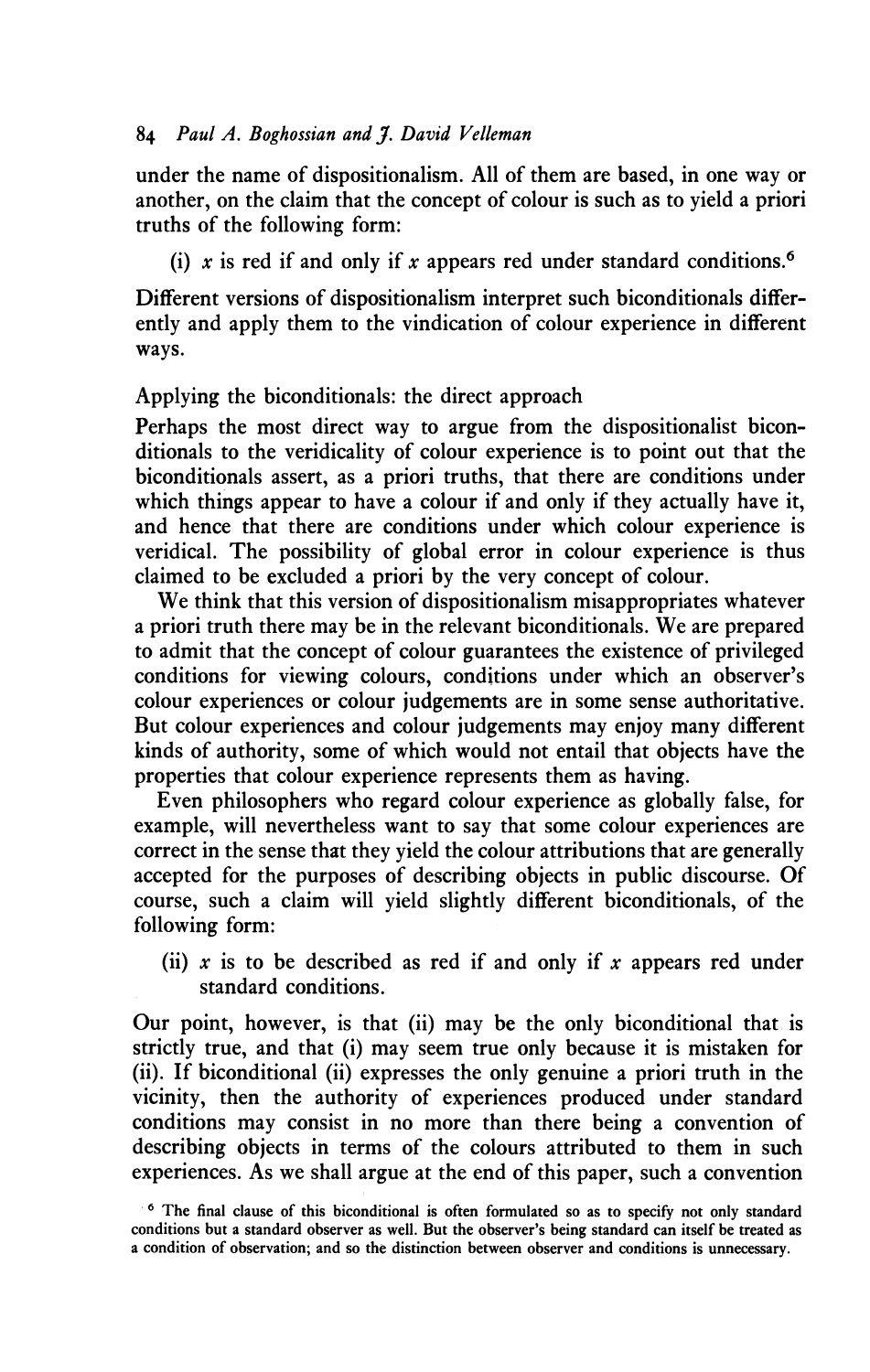may be perfectly justifiable even if all colour experience is, strictly speaking, false. Hence the intuitive support for biconditionals like (i) may not be such as to ground a vindication of colour experience.

In order for the dispositionalist biconditionals to vindicate colour experience, they must mean, not just that convention dictates describing objects in terms of the colours that they appear to have under standard conditions, but also that objects actually have the properties that they thereby appear to have. And we see no reason for regarding this stronger claim as an a priori truth.

Applying the biconditionals as content-specifications

Another way of arguing from dispositionalist biconditionals to the veridicality of colour experience is to interpret the biconditionals as specifying the content of that experience. This argument proceeds as follows.

The first premiss of the argument says that the property that objects are represented as having when they look red is just this: a disposition to look red under standard conditions. The second premiss says that many objects are in fact disposed to look red under standard conditions, and that these are the objects that are generally seen as red. These premisses yield the conclusion that the experience of red is generally veridical, since it represents an object as having a disposition that it probably has namely, a disposition to look red under standard conditions.

The first premiss of this argument corresponds to a biconditional of the following form:

| (iii) <i>Red</i> [i.e., the property that |         | a disposition to appear |  |                    |
|-------------------------------------------|---------|-------------------------|--|--------------------|
| objects are seen as having                | $=$ def |                         |  | red under standard |
| when they look red]                       |         | conditions              |  |                    |

The right side of biconditional (iii) can be interpreted in two different ways, however; and so there are two different versions of the associated argument.

#### Two versions of content-dispositionalism

The first version of the argument interprets the phrase 'a disposition to look red' on the assumption that the embedded phrase 'to look red' has its usual semantic structure. The entire phrase is therefore taken to mean 'a disposition to give the visual appearance of being red'.<sup>7</sup> The second

Wiggins and McDowell favour a similar strategy for vindicating our perceptions of other qualities such as the comic and perhaps even the good. See McDowell's Lindley Lecture, 'Projection and Truth in Ethics'.

<sup>7</sup> See John McDowell, 'Values and Secondary Qualities', in *Morality and Objectivity; a Tribute to J. L. Mackie,* ed. Ted Honderich, Routledge & Kegan Paul, London, 1985, pp. 110-29; David Wiggins, 'A Sensible Subjectivism?', in *Needs, Values, Truth,* Basil Blackwell, Oxford, 1987, pp. 185— 214, p. 189; Gareth Evans, 'Things Without the Mind—A Commentary Upon Chapter Two of Strawson's *Individuals',* in *Philosophical Subjects; Essays Presented to P. F. Strawson,* ed. Zak van Straaten, Clarendon Press, Oxford, 1980, pp. 76-116, see pp. 94-100, esp. n. 30.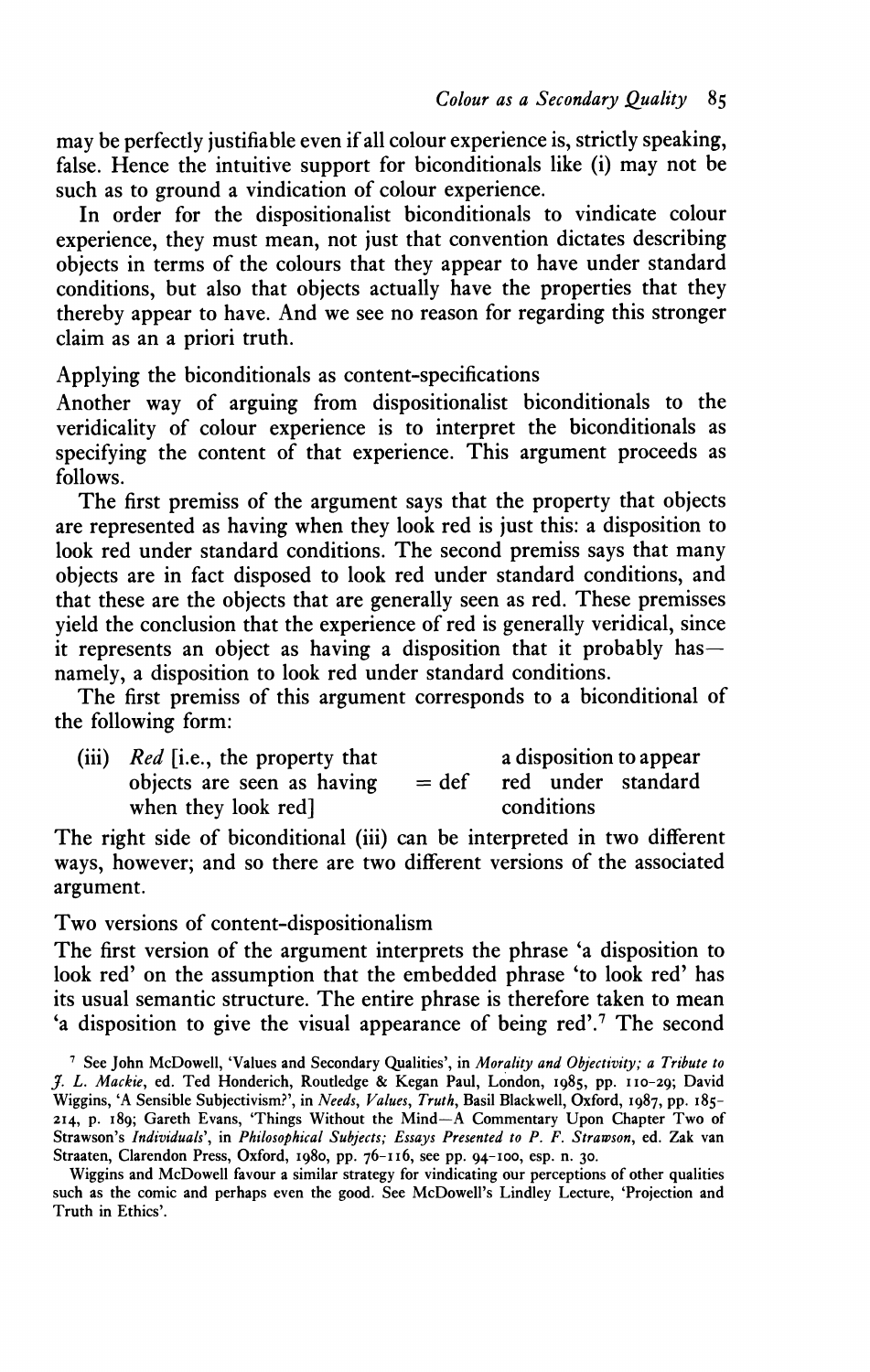version interprets the phrase on the assumption that 'to look red' has a somewhat unusual structure. The predicate following 'look' is interpreted as expressing, not a property that a thing is disposed to give the appearance of having, but rather an intrinsic property of the visual appearance that it is disposed to give. The phrase 'a disposition to look red' is therefore taken to mean something like 'a disposition to cause reddish visual appearances'.<sup>8</sup>

Under these two interpretations, (iii) assigns two different contents to colour experience. Under one interpretation, the property that things are seen as having when they look red is defined as a disposition to give the visual appearance of being red; under the other, the property that things are seen as having is defined as a disposition to cause reddish visual appearances. In either case, the content of colour experience is claimed to be true, on the grounds that objects seen as red do have the appropriate disposition.

We regard both versions of the argument as faulty. In the next section, we shall raise an objection that militates against both versions equally. In subsequent sections, we shall consider each version in its own right.

#### A general problem in content-dispositionalism

Both versions of the present argument are to be faulted, in our opinion, for misdescribing the experience of colour. In assigning colour experience a dispositionalist content, they get the content of that experience wrong.

When one enters a dark room and switches on a light, the colours of surrounding objects look as if they have been revealed, not as if they have been activated. That is, the dispelling of darkness looks like the drawing of a curtain from the colours of objects no less than from the objects themselves. If colours looked like dispositions, however, then they would seem to *come on* when illuminated, just as a lamp comes on when its switch is flipped. Turning on the light would seem, simultaneously, like turning on the colours; or perhaps it would seem like waking up the colours, just as it is seen to startle the cat. Conversely, when the light was extinguished, the colours would not look as if they were being concealed or shrouded in the ensuing darkness: rather, they would look as if they were becoming dormant, like the cat returning to sleep. But colours do not look like that; or not, at least, to us.

More seriously, both versions of (iii) also have trouble describing the way in which colours figure in particular experiences, such as after-images. The colours that one sees when experiencing an after-image are precisely the qualities that one sees as belonging to external objects. When red spots float before one's eyes, one sees the same colour quality that fire-hydrants

<sup>8</sup> Peacocke, 'Color Concepts and Color Experience'.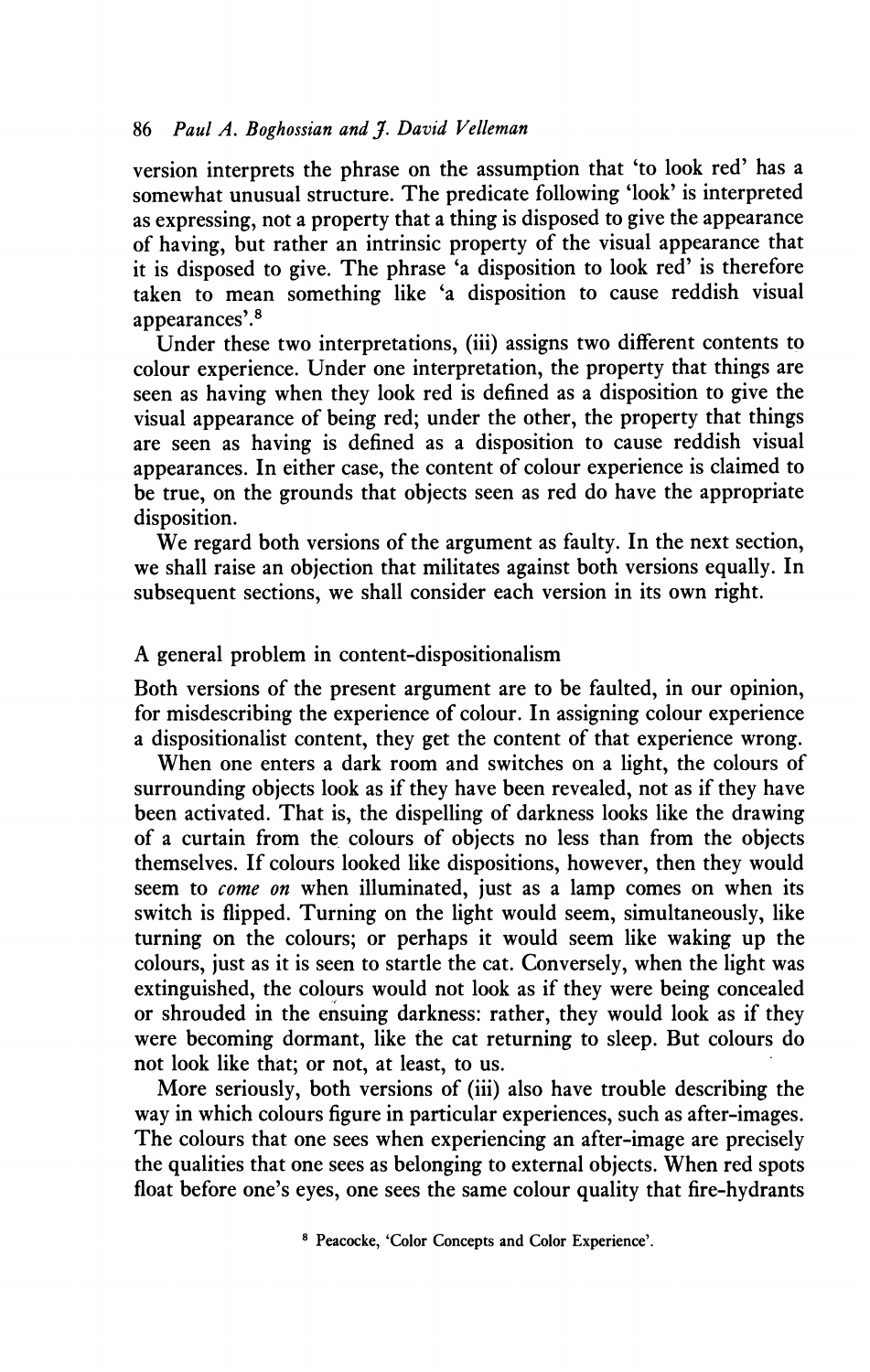and maraschino cherries normally appear to have.<sup>9</sup> The problem is that dispositionalist accounts of colour experience must analyse the appearance of colour in after-images as the appearance of a disposition to look red under standard conditions; and after-images simply cannot appear to have such a dispositional property.

This problem would not arise if after-images were full-blown illusions. That is, if seeing an after-image consisted in seeming to see a material object suspended in physical space, then that object, though in fact illusory, could still appear to have the same colour quality as any other material object. But after-images are not seen as material objects, any more than, say, a ringing in one's ears is heard as a real noise. The items involved in these experiences are not perceived as existing independently of being perceived. On the one hand, the after-image is seen as located before one's eyes, rather than in one's mind, where visual memories are seen; and the ringing is likewise heard as located in one's outer ear, rather than in the inner auditorium of verbal thought and musical memory. But on the other hand, one does not perceive these items as actually existing in the locations to which they are subjectively referred. The ringing is heard as overlaying a silence in one's ears, where there is audibly nothing to hear; and similarly, the after-image is seen as overlaying the thin air before one's eyes, where there is visibly nothing to see. The ringing is thus perceived as a figment or projection of one's ears, the image as a figment or projection of one's eyes: both, in short, are perceived as existing only in so far as one is perceiving them.

Thus, the possibility of a red after-image requires that one see something as simultaneously a figment of one's eyes and red. But how could something that looked like a figment of one's eyes also appear disposed to look a particular way under standard conditions? Because an after-image is seen as the sort of thing that exists only in so far as one is seeing it, it cannot be seen as the sort of thing that others could see nor, indeed, as the sort of thing that one could see again oneself, in the requisite sense. In seeing an after-image as a figment of one's eyes, one sees it as the sort of thing that will cease to exist when no longer seen and that will not be numerically identical to any future after-images, however similar they may be. One does not see it, in other words, as a persisting item that could be reintroduced into anyone's visual experience; and so one cannot see it as having a disposition to present this or any appearance either to others or to oneself on other occasions.

The foregoing, phenomenological problems are common to both versions

<sup>9</sup> Perhaps the best argument for this claim is that no one who can identify the colours of external objects needs to be taught how to identify the colours of after-images. Once a person can recognize fire hydrants and maraschino cherries as red, he can identify the colour of the spots that float before his eyes after the flash-bulb has fired. He does not need to be taught a second sense of 'red' for the purpose of describing the latter experience.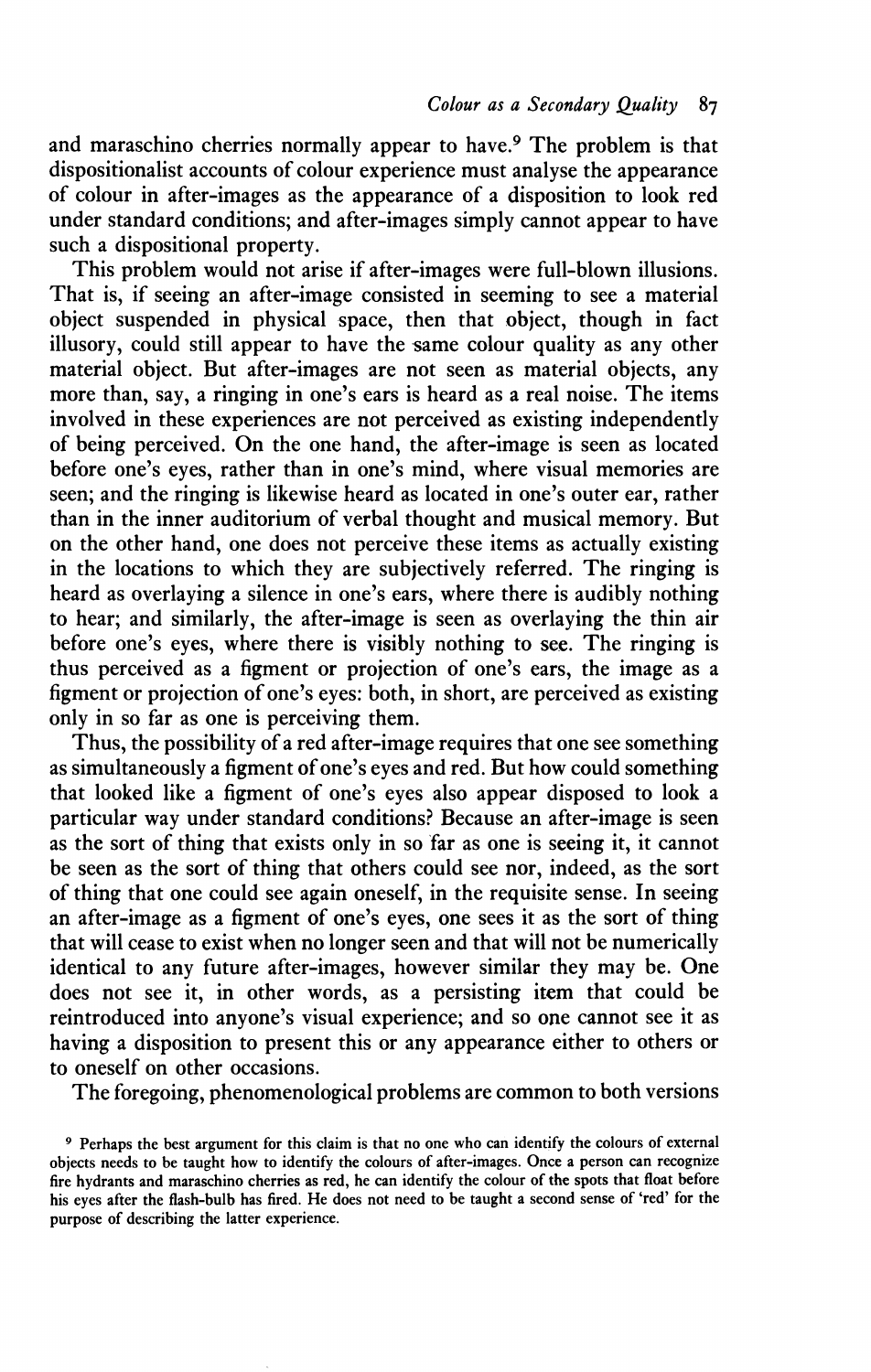of the dispositionalist argument currently under consideration. Each version of the argument also has peculiar problems of its own, which we shall now consider in turn. We begin with the first version, which understands a disposition to look red as a disposition to give the visual appearance of having the property red.

## Problems in the first version of content-dispositionalism

The problem with this version has to do with the property expressed by the word 'red' in the phrase 'a disposition to appear red under standard conditions'—the phrase constituting the right side of biconditional (iii). Keep in mind that the entire phrase has itself been offered as expressing the property that objects are seen as having when they look red. When things are seen as red, according to the present argument, what they are seen as having is a disposition to appear red under standard conditions. But does the word 'red' here express the same property that the entire phrase purports to express?

Suppose that the answer to our question is no. In that case, what biconditional (iii) says is that the property that things are seen as having when they look red is a disposition to give the appearance of having some *other* property called red. This other property must naturally be a colour, since the property red could hardly be seen as a disposition to appear as having some property that was not a colour. For the sake of clarity, let us call this other property red\*.

Now, in order for objects to have the property red that they appear to have, under the present assumption, they must actually be disposed to give the appearance, under standard conditions, of having the property red\*; and in order to have that disposition, they must actually give the appearance of having the property red\* under standard conditions. Thus, if the property that things are seen as having when they look red is a disposition to appear red\*, then the experience of seeing them as red is veridical, as the dispositionalist wishes to prove, only if they also appear red\*. And the question then arises whether red\* is a property that things ever do or can actually have. The dispositionalist's argument does not show that the appearance of having red\* is ever veridical, since that property is admitted to be different from the disposition whose existence the dispositionalist cites in vindicating the appearance of red. The consequence is that there must be colour experiences that the dispositionalist has failed to vindicate.

Suppose, then, that the dispositionalist answers yes to our question. That is, suppose he says that 'red' expresses the same property on the right side of (iii) as it does on the left. In that case, the dispositionalist's account of colour experience is circular, since in attempting to say what property things appear to have when they look red, he invokes the very property that is at issue.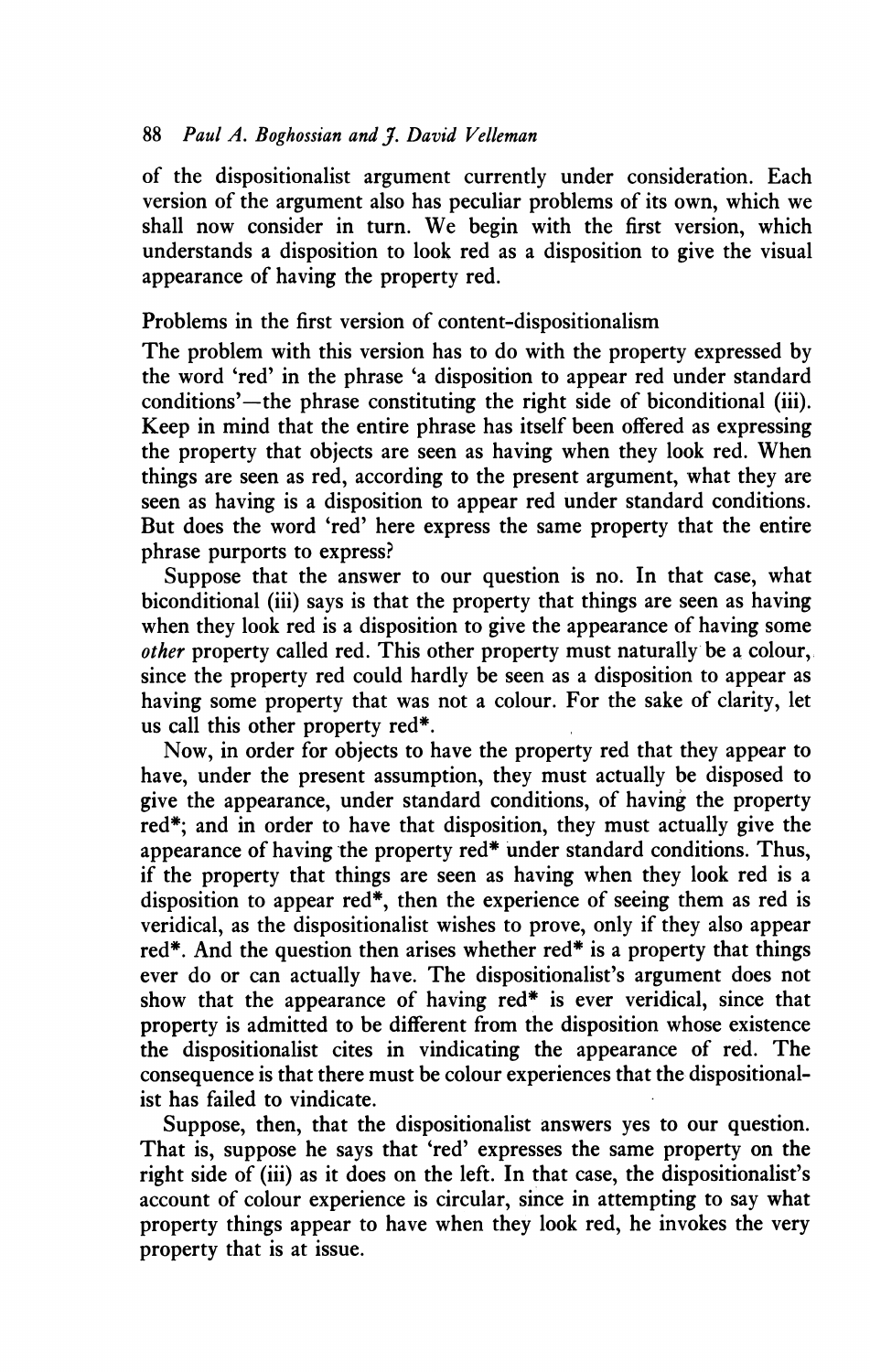The dispositionalist may refuse to be troubled by this circularity, however.<sup>10</sup> He may point out that a circular account of a property can still be true, and indeed informative, despite its circularity. For instance, to define courage as a disposition to act courageously is to give a circular definition, a definition that cannot convey the concept of courage to anyone who does not already have it. Even so, courage *is* a disposition to act courageously, and this definition may reveal something important about the property—namely that it is a behavioural disposition. The dispositional ist about colour claims that the circularity in his explication of red is similar.

We grant that circularity alone does not necessarily undermine a definitional equivalence. Yet the circularity in biconditional (iii) is significantly different from that in our circular definition of courage. Our definition of courage invokes courage in an ordinary extensional context, whereas the right side of (iii) invokes red in an intentional context expressing the content of a visual experience, an experience that happens to be the very one whose content (iii) purports to explicate. The result is that the visual experience of seeing something as red can satisfy (iii) only if it, too, is circular, and hence only if it is just as uninformative as (iii). Not only does (iii) fail to tell us which colour red is, then; it also precludes visual experience from telling us which colour an object has. The former failure may be harmless, but the latter is not.

Let us illustrate the difference between an unproblematic circular definition and a problematic one by means of an analogy. Suppose that you ask someone who Sam is and are told, 'Sam is the father of Sam's children'. This answer does not tell you who Sam is if you do not already know. But it does tell you something about Sam—namely, that he has children—and, more importantly, it places Sam in a relation to himself that a person can indeed occupy. In order for Sam to satisfy this assertion, he need only be the father of his own children. Now suppose, alternatively, that your question receives the answer 'Sam is the father of Sam's father'. This response also identifies Sam by reference to Sam; but it has a more serious defect. Its defect is that it asserts of Sam that he stands to himself in a relation that is impossible for a person to occupy.

These two circular identifications of Sam are analogous to the two circular definitions that we are considering. The definition of courage as a disposition to act courageously is uninformative, but it places courage in a relation to itself that a disposition can occupy. In order to satisfy this definition, courage must simply be the disposition to perform actions that tend to be performed by someone with that very disposition. By contrast, the dispositionalist about colour not only invokes the content of colour

<sup>10</sup> See McGinn, *The Subjective View,* Clarendon Press, Oxford, 1983, pp. 6-8; McDowell, 'Values and Secondary Qualities', n. 6; Wiggins, 'A Sensible Subjectivism?', p. 189; Michael Smith, 'Peacocke on Red and Red ', *Synthèse,* 1986, pp. 559-76.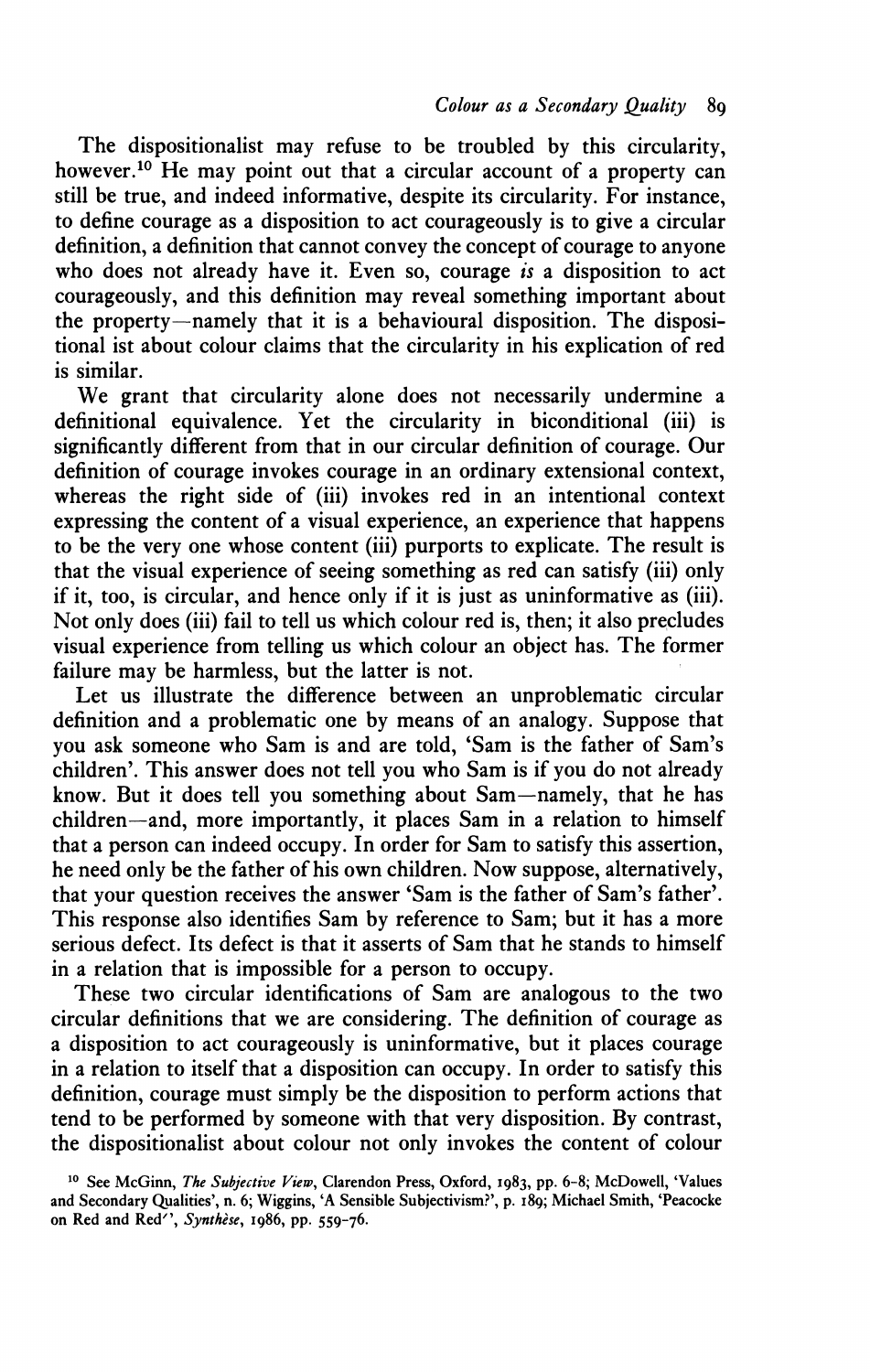experience in explicating that content; he places that content in a relation to itself that is impossible for it to occupy. For his explication says that the content of the visual experience of red must contain, as a proper part, the content of the visual experience of red. To see something as red, according to (iii), is to have an experience whose content is that the thing is disposed to produce visual experiences *with the content that it is red.* The experiential content that something is red is thus embedded within itself, and this is a reflexive relation that no determinate content can occupy. Consequently, (iii) requires that the visual experience of red have an indeterminate content that fails to represent its object as having any particular colour.

Under the terms of (iii), an experience can represent its object as red only by representing it as disposed to produce visual experiences that represent it as red. The problem here is that the experiences that the object is thus represented as disposed to produce must themselves be represented as experiences that represent the object as red, rather than some other colour—lest the object be represented as disposed to appear something other than red. Yet these experiences can be represented as representing the object as red only if they are represented as representing it as disposed to produce experiences that represent it as red. And here the circle gets vicious. In order for an object to appear red rather than blue, it must appear disposed to appear red, rather than disposed to appear blue; and in order to appear disposed to appear red, rather than disposed to appear blue, it must appear disposed to appear disposed to appear red, rather than disposed to appear disposed to appear blue; and so on. Until this regress reaches an end, the object's appearance will not amount to the appearance of one colour rather than another. Unfortunately, the regress never reaches an end.

One might attempt to staunch the regress simply by invoking the relevant colour by name. 'To appear red', one might say, 'is to appear disposed to appear red—and that's the end of the matter.' 'Of course,' one might continue, 'if you don't already know what red is, then you haven't understood what I've said. But that doesn't impugn the truth of my assertion, nor its informativeness, since you have learned at least that the property things appear to have in appearing red is a disposition to produce appearances.'

This reply cannot succeed. Staunching the regress with the word 'red' can work, but only if the word is not understood in the sense defined in biconditional (iii). We readily agree that red things do appear disposed to look red, and that they appear so without requiring the viewer to run an endless gamut of visual appearances. But what they appear disposed to do is to give the appearance of being red in a non-dispositional sense the appearance of having a non-dispositional redness. And the way they appear disposed to give that appearance is usually just by giving it—that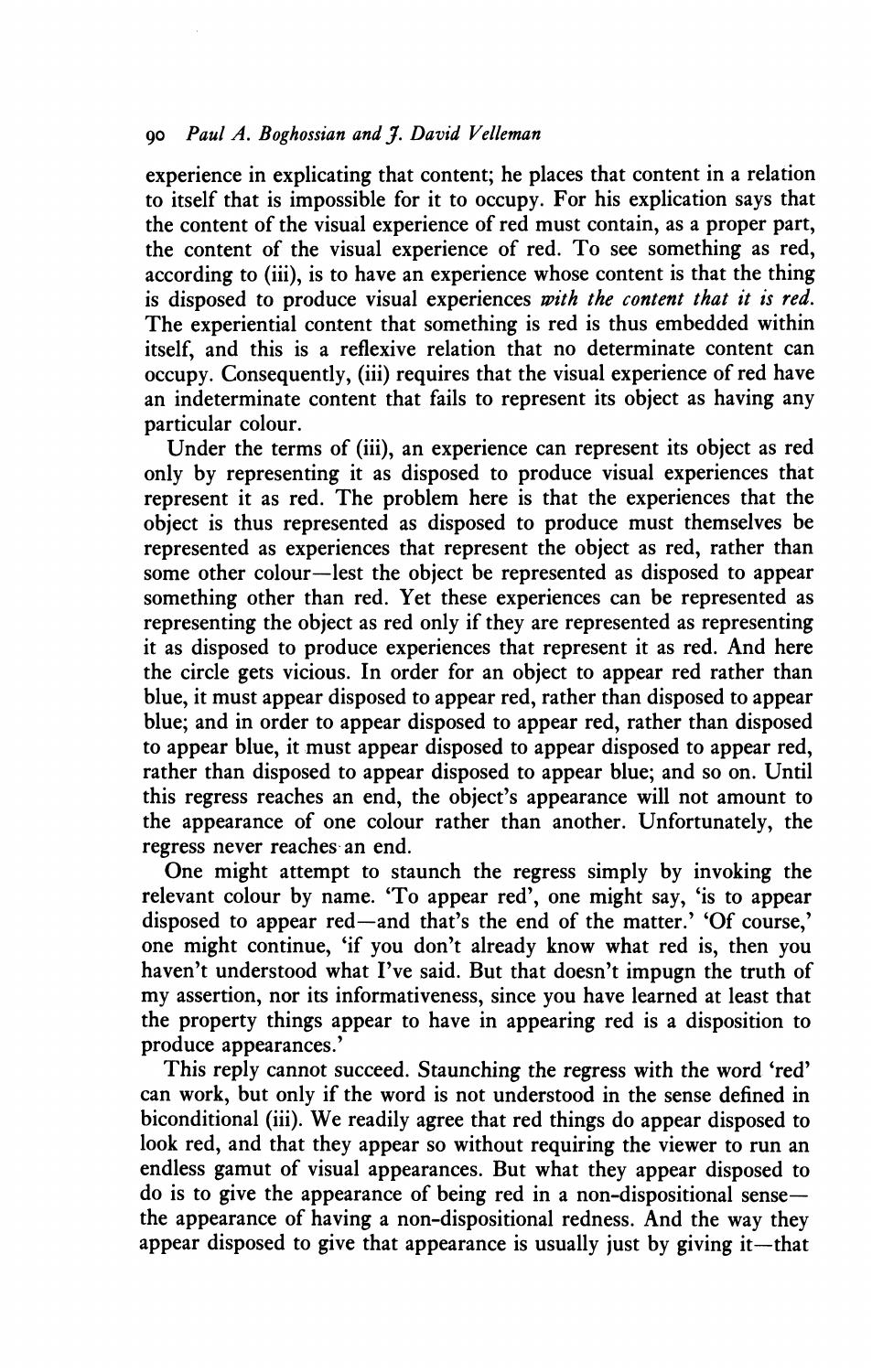is, by looking non-dispositionally  $\text{red}$ ,  $^{11}$  Similarly, objects can appear disposed to look square just by looking square, but only because they look square intrinsically and categorically.

As we have seen, however, the dispositionalist cannot admit an intrinsic and categorical sense of the word 'red' into his formulation. For then he would have to acknowledge that objects appear disposed to look red, and do look red, in a non-dispositional sense. And he would then have acknowledged that an object's being disposed to look red does not guarantee that it is as it looks, in respect to colour, since the redness that it is thereby disposed to give the appearance of having is a different property from the disposition that it admittedly has. The dispositionalist must therefore say that although an object looks disposed to look red just by looking red, this looking red does not involve looking anything except disposed to look red. *In short, the object must look disposed to look a particular way without there being any particular way that it looks, or looks disposed to look, other than so disposed.* And that is why the vicious regress gets started.

Note, once again, that the problem created by the regress is not that we are unable to learn what red is from the statement that red is a disposition to look red. The problem is that, under the terms of that statement, the subject of visual experience cannot see what colour an object has. For he cannot see the particular colour of an object except by seeing the particular way the object tends to appear; and he cannot see the way it tends to appear except by seeing the way it tends to appear as tending to appear; and so on, *ad infinitum.* To be sure, a person can see all of these things if he can just see the object as having a colour, to begin with; but under the terms of dispositionalism, he cannot begin to see the object as having a colour except by seeing these dispositions; and so he can never begin to see it as having a colour at all.<sup>12</sup>

#### The second version of content-dispositionalism

The only way to save dispositionalism from its fatal circularity is to ensure that the disposition with which a colour property is identified is not a disposition to give the appearance ofhaving that very property. Christopher Peacocke has attempted to modify dispositionalism in just this way.

According to Peacocke, the property that an object is seen as having

<sup>11</sup> See McDowell, 'Values and Secondary Qualities', p. 112: 'What would one expect it to be like to experience something's being such as to look red, if not to experience the thing in question (in the right circumstances) as looking, precisely, red?'

 $12$  When McDowell discusses dispositionalism about the comic, in 'Projection and Truth in Ethics', he tries to make the circularity of the theory into a virtue, by arguing that it blocks a projectivist account of humour. He says, 'The suggestion is that there is no self-contained prior fact of our subjective lives that could enter into a projective account of the relevant way of thinking'—that is, no independently specifiable subjective response that we can be described as projecting onto the world (p. 6). We would argue that the same problem afflicts, not just a projectivist account of the comical, but our very perceptions of things as comical, as McDowell interprets those perceptions.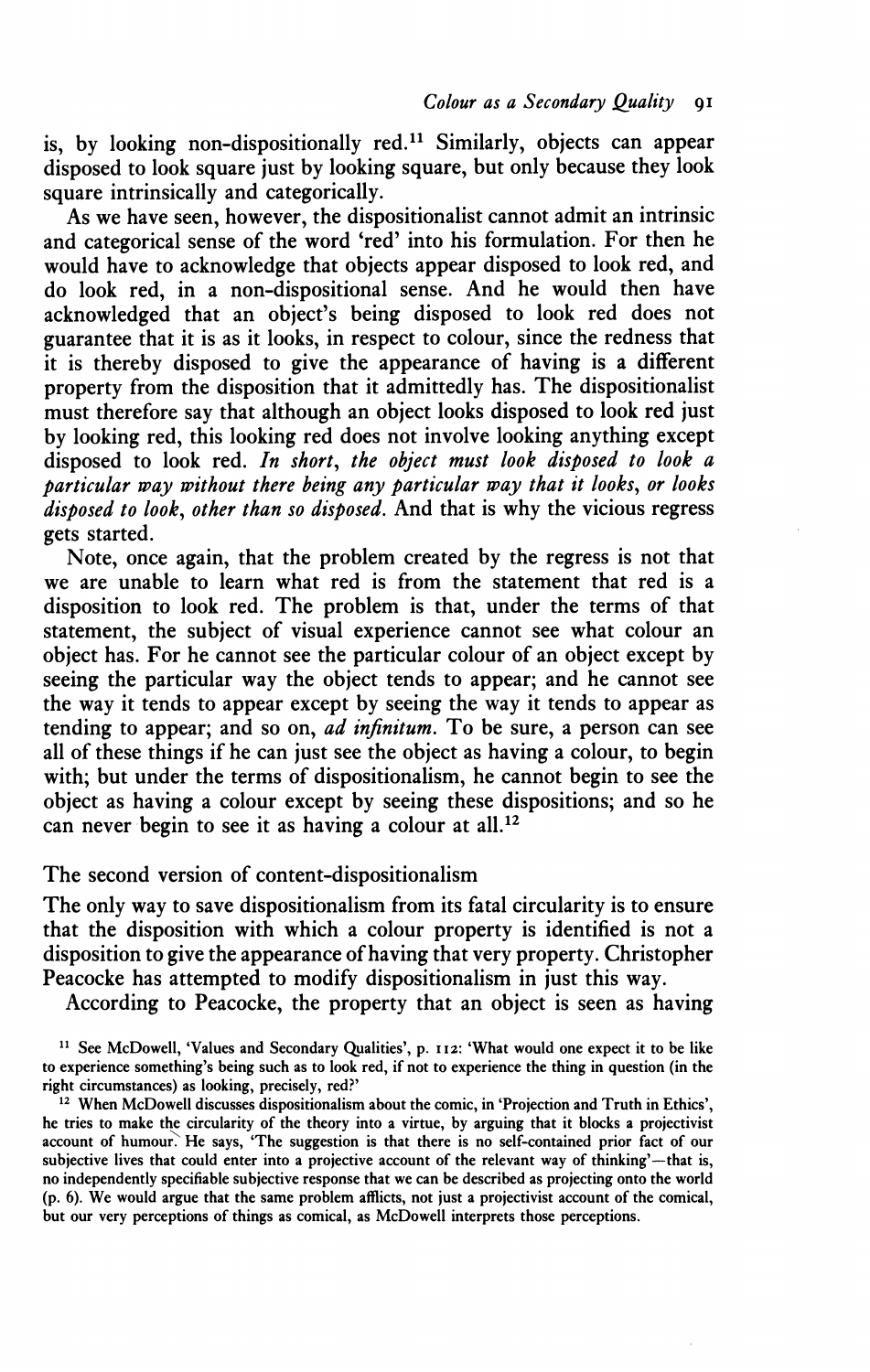when it looks red should be identified as a disposition, not to appear red, but rather to appear in a portion of the visual field having an intrinsic property that Peacocke calls red'. Let us call these portions of the visual field *red'* patches. We can then say that looking red, according to Peacocke, is looking disposed to be represented in red<sup>7</sup> patches under standard conditions—an appearance that can be accomplished by being represented in a red' patch under recognizably standard conditions, of course, but also in other ways as well, such as by being represented in an orange' patch when illuminated by a yellow-looking light. The upshot, in any patent when mummated by a yenow-looking light. The upshot, in any case, is that objects often are as they look when they look red, because they both look and are just this: disposed to be represented in red' patches under standard conditions. is looking disposed to be repres case, is that objects often are as they  $\mu$ 

Peacocke's qualified dispositionalism eliminates circular experiential contents because it says that appearing to have a colour property is appearing disposed to present appearances characterized, not in terms of that very property, but rather in terms of a different quality, a 'primed' colour. Peacocke can also account for the role of red in the experience of seeing a red after-image, because he can say that the experience consists in a red<sup>7</sup> patch represented, in the content of one's experience, as a figment of one's eyes. appearing disposed to present appearance colour. Peacocke can also account for

Peacocke's qualified dispositionalism differs from pure dispositionalism in that it introduces a visual field modified by qualities that—to judge by their names, at least-constitute a species of colour. Peacocke thus abandons a significant feature of the theories that we have examined thus far. Those theories assume that visual experience involves colour only to the extent of representing it. They analyse an experience of red as an experience with the content that something is red—an experience that refers to redness. Because the role of colour in experience is restricted by these theories to that of an element in the intentional content of experience, we shall call the theories intentionalist. in that it introduces a visual field  $\frac{1}{2}$ s and  $\frac{1}{2}$  mose theories assume that  $\frac{1}{2}$ we shall call the theories intentionalist

Peacocke's theory is not intentionalist, because it says that visual experience involves colour (that is, primed colour) as a property inhering in the visual field, and not just as a property represented in the content of that experience. We have two points to make about Peacocke's antiintentionalism. We shall first argue that Peacocke is right to abandon intentionalism and to introduce colours as intrinsic properties of the visual field. But we shall then argue that, having introduced such properties, Peacocke is wrong to remain a dispositionalist about the colours that visual experience attributes to external objects. Peacocke's modification of dispositionalism is unstable, we believe, in that it ultimately undermines dispositionalism altogether. intentionalism, we shall first argue of that experience. We have  $t$ intentionalism. We shall first are dispositionalism is unstable, we bell

# The case against intentionalism

Peacocke has argued elsewhere, and on independent grounds, for the need I cacoche has argued elsewhere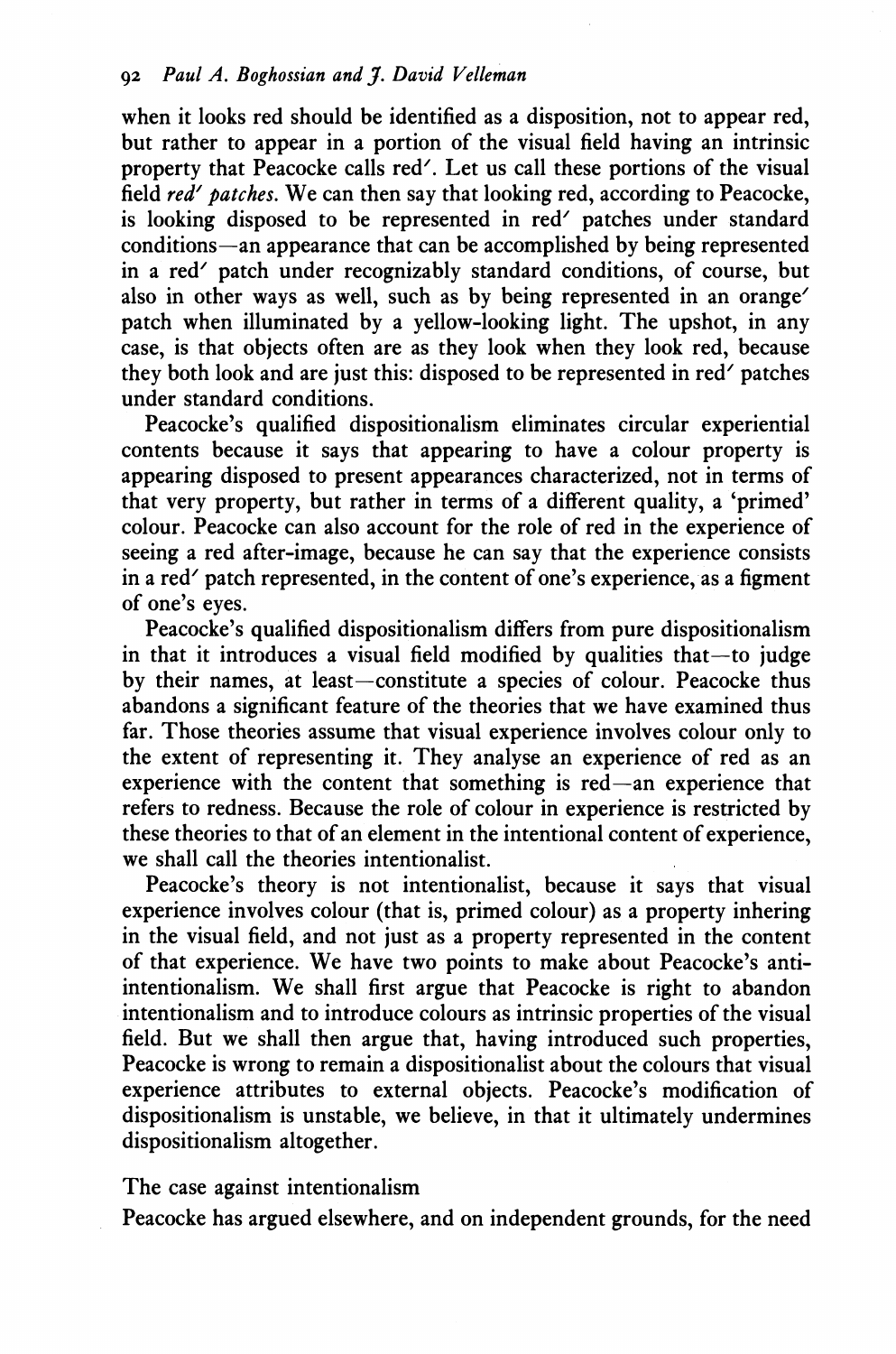to speak about a sensory field modified by intrinsic sensational qualities.<sup>13</sup> We should like to add some arguments of our own.

Our first argument rests on the possibility, noted above, of seeing an after-image without illusion. Consider such an experience, in which an after-image appears to you *as* an after-image—say, as a red spot obscuring the face of a person who has just taken your photograph. Since you suffer no illusion about the nature of this spot, you do not see it as something actually existing in front of the photographer's face. In what sense, then, do you see it as occupying that location at all? The answer is that you see it as merely appearing in that location: you see it as a spot that appears in front of the photographer's face without actually being there. Now, in order for you to see the spot as appearing somewhere, it must certainly appear there. Yet it must appear there without appearing actually to be there, since you are not under the illusion that the spot actually occupies the space in question. The after-image must therefore be described as *appearing in* a location without *appearing to be in* that location; and this description is not within the capacity of any intentionalist theory. An intentionalist theory will analyse the visual appearance of location as the attribution of location to something, in the intentional content of your visual experience. But the intentional content of your visual experience is that there is nothing at all between you and the photographer.

The only way to describe the after-image as appearing in front of the photographer without appearing to be in front of the photographer is to talk about the location that it occupies in your visual field. In your visual field, we say, the after-image overlays the image of the photographer's face, but nothing is thereby represented as actually being over the photographer's face. The after-image is thus like a coffee-stain on a picture, a feature that occupies a location on the picture without representing anything as occupying any location. Similarly, an adequate description of the after-image requires reference to two kinds of location—location as an intrinsic property of features in the visual field, and location as represented by the resulting visual experience.

One might think that this argument cannot be applied to the afterimage's colour, since you may see the after-image not only as appearing red but also as actually *being* red. But then intentionalism will have trouble explaining what exactly your experience represents as being red, given that the experience is veridical. Your experience cannot represent some external object as being red, on pain of being illusory. And if it represents an image as being red, then its truth will entail that colour can enter into visual experience as an intrinsic property of images, which is precisely what intentionalism denies. Hence there would seem to be nothing that

*<sup>13</sup> Sense and Content; Experience, Thought, and their Relations,* Clarendon Press, Oxford, 1983, ch. 1. Other arguments are provided by Sydney Shoemaker in 'Qualities and Qualia: What's in the Mind?'.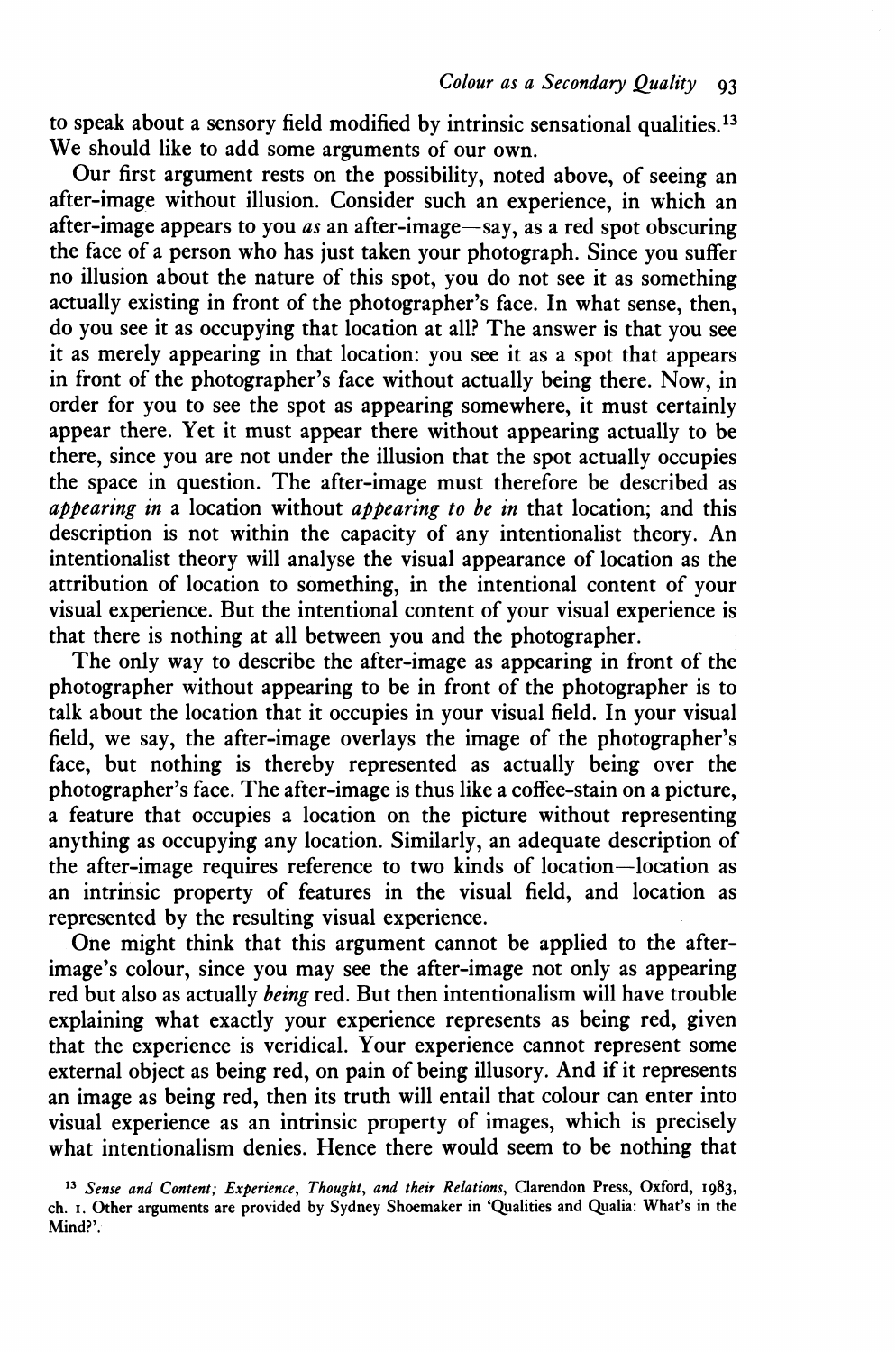the experience can veridically represent as being red, according to intentionalism. And if the experience represented something as merely appearing red, then our foregoing argument would once again apply. For how could you have a veridical experience that something appeared red unless something so appeared? And if something did so appear, it would have to appear *to be* red, according to intentionalism, which would be an illusion in the present case, unless images can be red.<sup>14</sup>

There are other, more familiar cases that refute intentionalism in a similar way. These, too, are cases in which something is seen without being represented in the content of experience as intentionalism would require. If you press the side of one eyeball, you can see this line of type twice without seeing the page as bearing two identical lines of type. Indeed, you cannot even force the resulting experience into representing the existence of two lines, even if you try. Similarly, you can see nearby objects double by focusing on distant objects behind them, and yet you cannot get yourself to see the number of nearby objects as doubling. And by unfocusing your eyes, you can see objects blurrily without being able to see them as being blurry. None of these experiences can be adequately described solely in terms of their intentional content. Their description requires reference to areas of colour in a visual field, areas that split in two or become blurry without anything's being represented to you as doing so.

#### The case against Peacocke's dispositionalism

We therefore endorse Peacocke's decision to posit a visual field with We therefore endorse Peacocke's decision intrinsic sensational qualities. What we question, however, is his insistence that the colours of external objects are still seen as dispositions. We believe that once one posits a visual field bearing properties such as red', one is eventually forced to conclude that objects presented in red' areas of that field are seen as red' rather than as possessing some other, dispositional quality. eventually forced to conclude that of

The reason is that visual experience does not ordinarily distinguish between qualities of a 'field' representing objects and qualities of the objects represented. Visual experience is ordinarily naïvely realistic, in objects represented. Visual experience is ordinarily halvely realistic, in the sense that the qualities presented in it are represented as qualities of the external world. According to Peacocke, however, the aspects of visual experience in which external objects are represented have qualities—and, indeed, colour qualities—that are never attributed by that experience to the sen

<sup>14</sup> Intentionalism cannot characterize the experience in question as being similar to, or representing itself as being similar to, the experience you have when you see redness as attaching to a material object. Such an experience would have a different content from the one you are now having, and so it would not be like your present experience in any respect that the intentionalist can identify. Of course, once we abandon intentionalism, we can say that your present experience and the experience of seeing a red material object are alike in their intrinsic qualities. But such qualities are denied by intentionalism.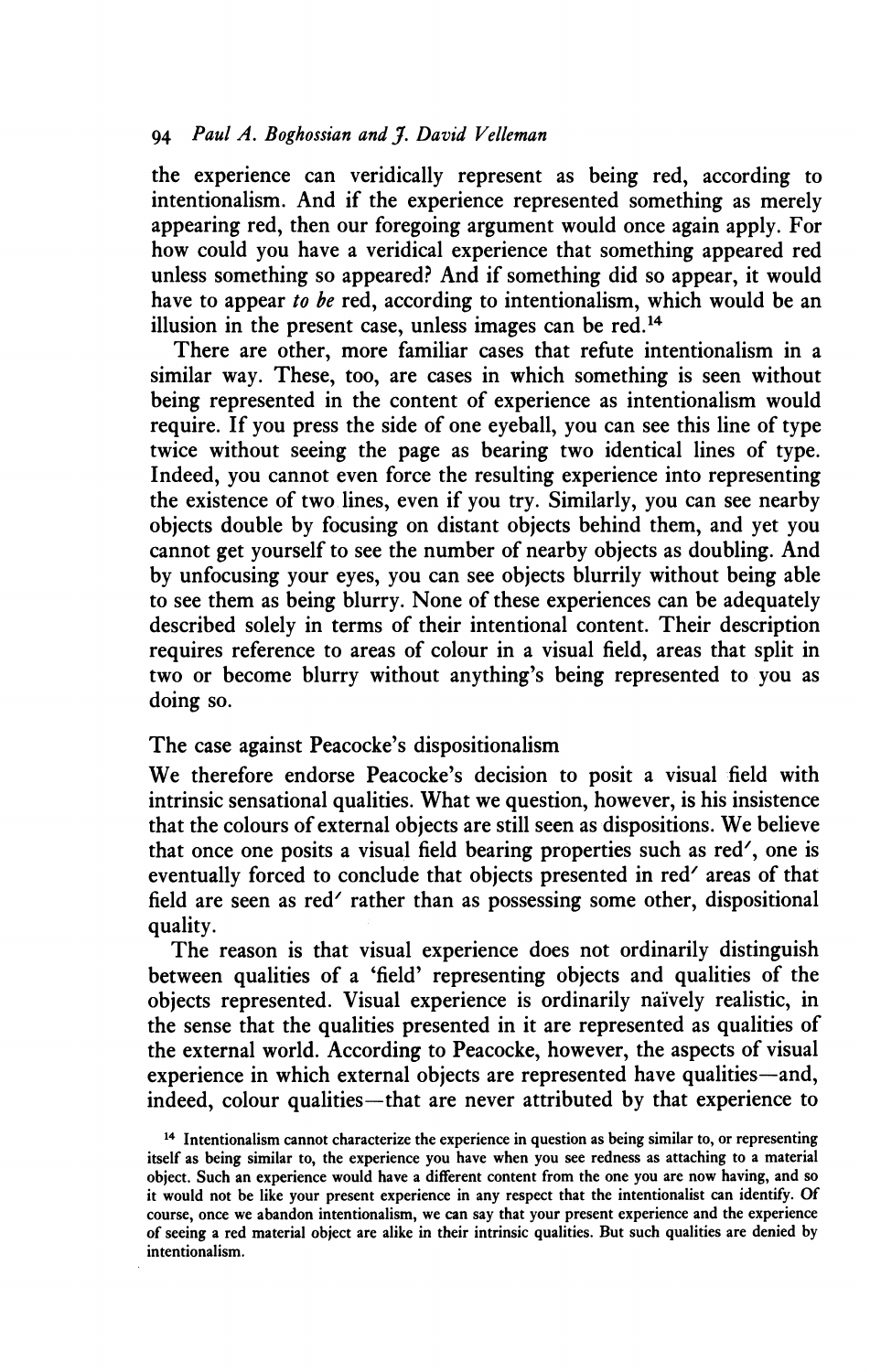the objects themselves. Peacocke thus gets the phenomenology of visual experience wrong.

Try to imagine what visual experience would be like if it conformed to Peacocke's model. The visual field would have the sensational qualities red', blue', green', and so on, and would represent various external objects; but it would not represent those qualities as belonging to those objects. Where, then, would the qualities appear to reside? What would they appear to be qualities of? They would have to float free, as if detached from the objects being represented, so as not to appear as qualities of those objects. Or perhaps they would seem to lie on top of the objects, overlaying the objects' own colours—which would be seen, remember, as different, dispositional qualities. The result, in any case, would be that visual experience was not naively realistic, but quite the reverse. A veil of colours—like Locke's veil of ideas—would seem to stand before or lie upon the scene being viewed. But one does not continually see this veil of colours; and so visual experience must not conform to Peacocke's model.

The failure of Peacocke's model to fit the experience of colour can be seen most clearly, perhaps, in the fact that the model is a perfect fit for the experience of pain. When one pricks one's finger on a pin, pain appears in one's tactual 'field', but it is not perceived as a quality of the pin. Rather, the pin is perceived as having a disposition—namely, the Rather, the pin is perceived as having a disposition—namely, the disposition to cause pain, and hence to be presented in areas of the tactual field bearing the quality currently being felt. The ordinary way of describing the experience would be to say that by having an experience of pain one perceives the pin as disposed to cause pain. But this description can easily be transposed into Peacocke's notation, in which it would say that one perceives the pin as painful by perceiving it in a painful' patch. disposition to cause pain, and I that one perceives the pin as p

Peacocke's theory is thus ideally suited to describing the experience of pain. Yet the experience of pain is notoriously different from the experience of colour. Indeed, the difference between pain experience and colour experience has always been accepted as an uncontroversial datum for the experience has always been accepted as an uncontroversial datum for the discussion of secondary qualities. The difference is precisely that pain is never felt as a quality of its apparent cause, whereas colour usually is: the pain caused by the pin is felt as being in the finger, whereas the pin's silvery colour is seen as being in the pin. Hence Peacocke's model, which fits pain experience so well, cannot simultaneously fit colour experience. When applied to colour, that model would suggest that the experience of seeing a rose contains both the flower's redness and the visual field's red'ness, just as the experience of being pricked by a pin contains both the pin's painfulness and the finger's pain. discussion of secondary qualities. The

One might respond that our objection to Peacocke is undermined by an example that we previously deployed against intentionalism. For we have already argued that seeing something blurrily involves a blurriness that is not attributed to what is seen. Have we not already admitted, then,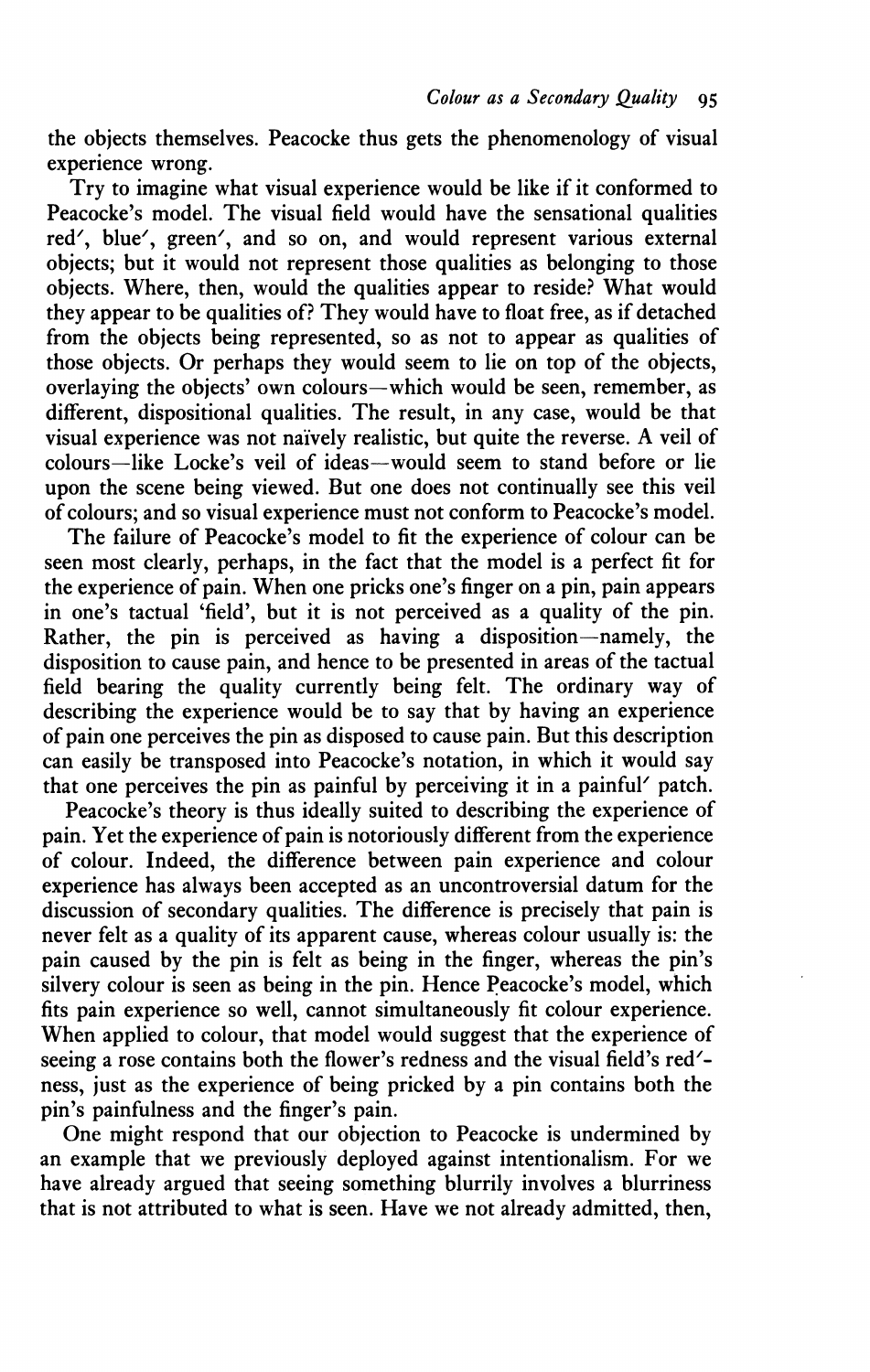that visual experience contains qualities that it does not attribute to objects, and hence that it is not always naive?

We have indeed admitted that visual experience is not always naive, but that admission is consistent with the claim that visual experience is naive most of the time, or in most respects. Seeing blurrily is, after all, unusual, in that it involves seeing, as it were, 'through' a blurry image to a visibly sharp-edged object. It is an experience in which the visual field becomes more salient than usual, precisely because its blurriness is not referred to the objects seen. Peacocke's theory does manage to improve on intentionalism by explaining how one can blurrily see an object as being sharp-edged. But Peacocke goes too far, by analysing all visual experience on the model of this unusual case. He says that every perception of colour has this dual structure, in which the colours that are attributed to objects are seen through colour qualities that are not attributed to them. According to Peacocke, then, the redness of external objects is always seen through a haze of red'ness, just as the sharp edges of an object are sometimes seen through a blur.

# *The Projectivist Account*

We have argued, first, that visual experience cannot be adequately described without reference to intrinsic sensational qualities of a visual field; and second, that intrinsic colour properties of the visual field are the properties that objects are seen as having when they look coloured. We have thus arrived at the traditional projectivist account of colour experience. The projection posited by this account has the result that the intentional content of visual experience represents external objects as possessing colour qualities that belong, in fact, only to regions of the visual field. By 'gilding or staining all natural objects with the colours borrowed from internal sentiment', as Hume puts it, the mind 'raises in a manner a new creation'.<sup>15</sup>

Talk of a visual field and its intrinsic qualities may seem to involve a commitment to the existence of mental particulars. But we regard the projectivist view of colour experience as potentially neutral on the metaphysics of mind. The visual field may or may not supervene on neural structures; it may or may not be describable by means of adverbs modifying mental verbs rather than by substantives denoting mental items. All we claim is that, no matter how the metaphysical underpinnings of sense experience are ultimately arranged, they must support reference to colours as qualities of a visual field that are represented as inhering in external objects.

<sup>15</sup> David Hume, *Enquiry Concerning the Principles of Morals,* ed. L. A. Selby-Bigge, Oxford University Press, Oxford, 1975, Appendix 1. Of course, this passage is literally about the projection of value, not colour. But surely, Hume chose colour as his metaphor for value, in this context, because he regarded projectivism about colour as an intuitively natural view.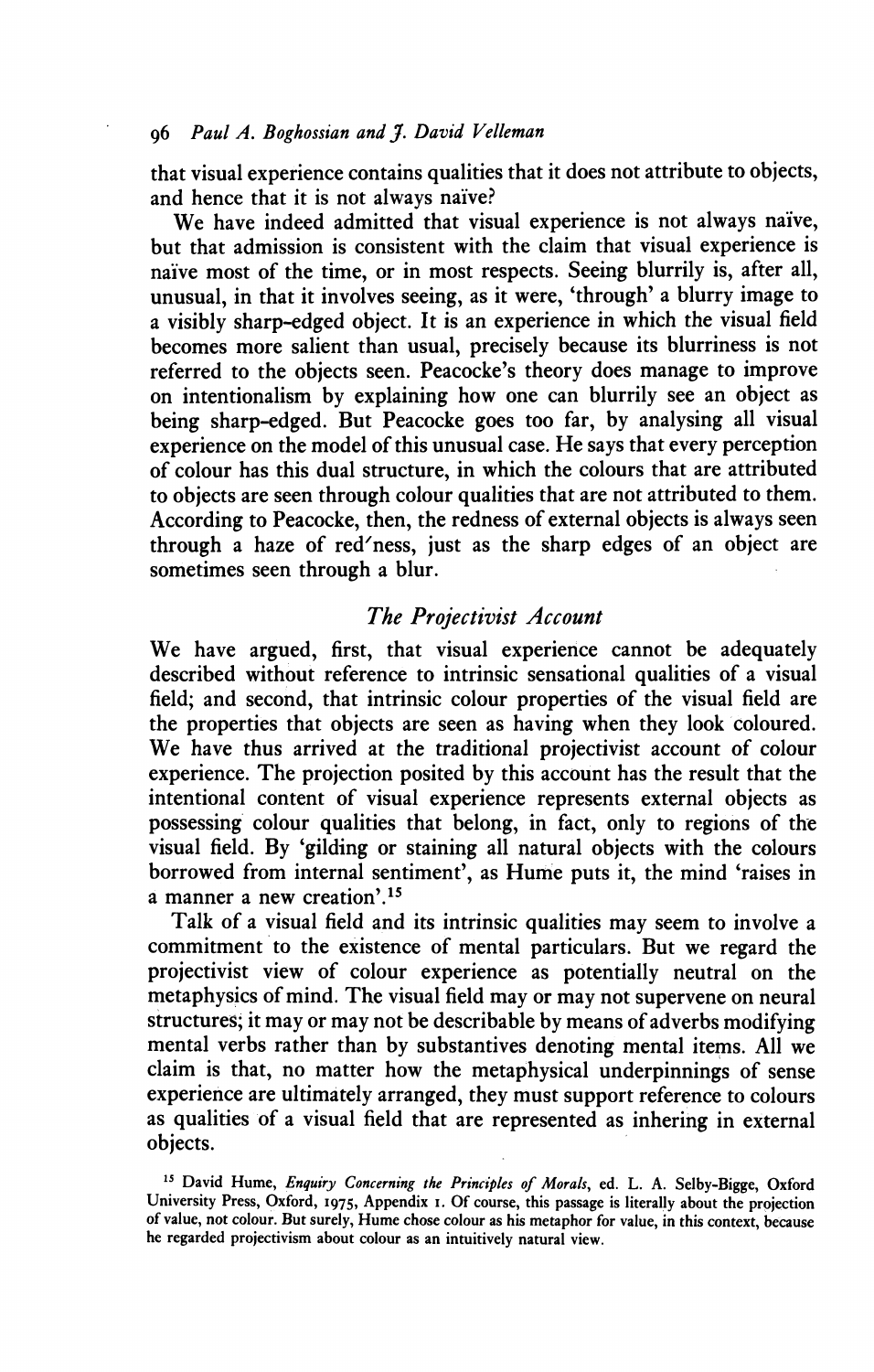# *Pros and cons*

The projectivist account of colour experience is, in our opinion, the one that occurs naturally to anyone who learns the rudimentary facts about light and vision. It seemed obvious to Galileo, as it did to Newton and Locke as well.<sup>16</sup>

#### The principle of charity as applied to visual experience

Given the intuitive appeal that the projectivist account holds for anyone who knows about the nature of light and vision, the question arises why some philosophers go to such lengths in defence of alternative accounts. The reason, as we have suggested, is that these philosophers are moved by a perceived requirement of charity in the interpretation of representational content. External objects do not actually have the colour qualities that projectivism interprets visual experience as attributing to them. The projectivist account thus interprets visual experience as having a content that would be systematically erroneous. And it therefore strikes some as violating a basic principle of interpretation.

In our opinion, however, applying a principle of charity in this way would be questionable, for two reasons. First, a principle of charity applies primarily to a language, or other representational system, *taken as a whole-,* and so, when rightly understood, such a principle is perfectly consistent with the possibility that large regions of the language should rest on widespread and systematic error. Second, what a principle of charity recommends is, not that we should avoid attributing widespread error at all costs, but that we should avoid attributing inexplicable error. And the error that a Galilean view of colour entails is not inexplicable; it can be explained precisely as an error committed through projection—that is, through the misrepresentation of qualities that inhere in the visual field as inhering in the objects that are therein represented.

We therefore think that the usual motives for resisting projectivism are misguided, on quite general grounds. Nevertheless, some philosophers have criticized projectivism for being uncharitable to visual experience in rather specific ways; and we think that these more specific charges deserve to be answered. We devote the remainder of this section to three of these criticisms.

<sup>16</sup> Isaac Newton, *Opticks,* Dover Publications, New York, 1979, Book I, part i, definition; John Locke, *An Essay Concerning Human Understanding,* ed. Peter H. Nidditch, Clarendon Press, Oxford, 1975, Book II, ch. viii. Jonathan Bennett has interpreted Locke as a dispositionalist about colour *(Locke, Berkeley, Hume; Central Themes,* Clarendon Press, Oxford, 1971, ch. IV). But the textual evidence is overwhelming that Locke believed colour experience to be guilty of an error, and a projectivist error, at that. Locke was a dispositionalist, in our opinion, only about the properties of objects that actually cause colour experience, not about the properties that such experience represents objects as having.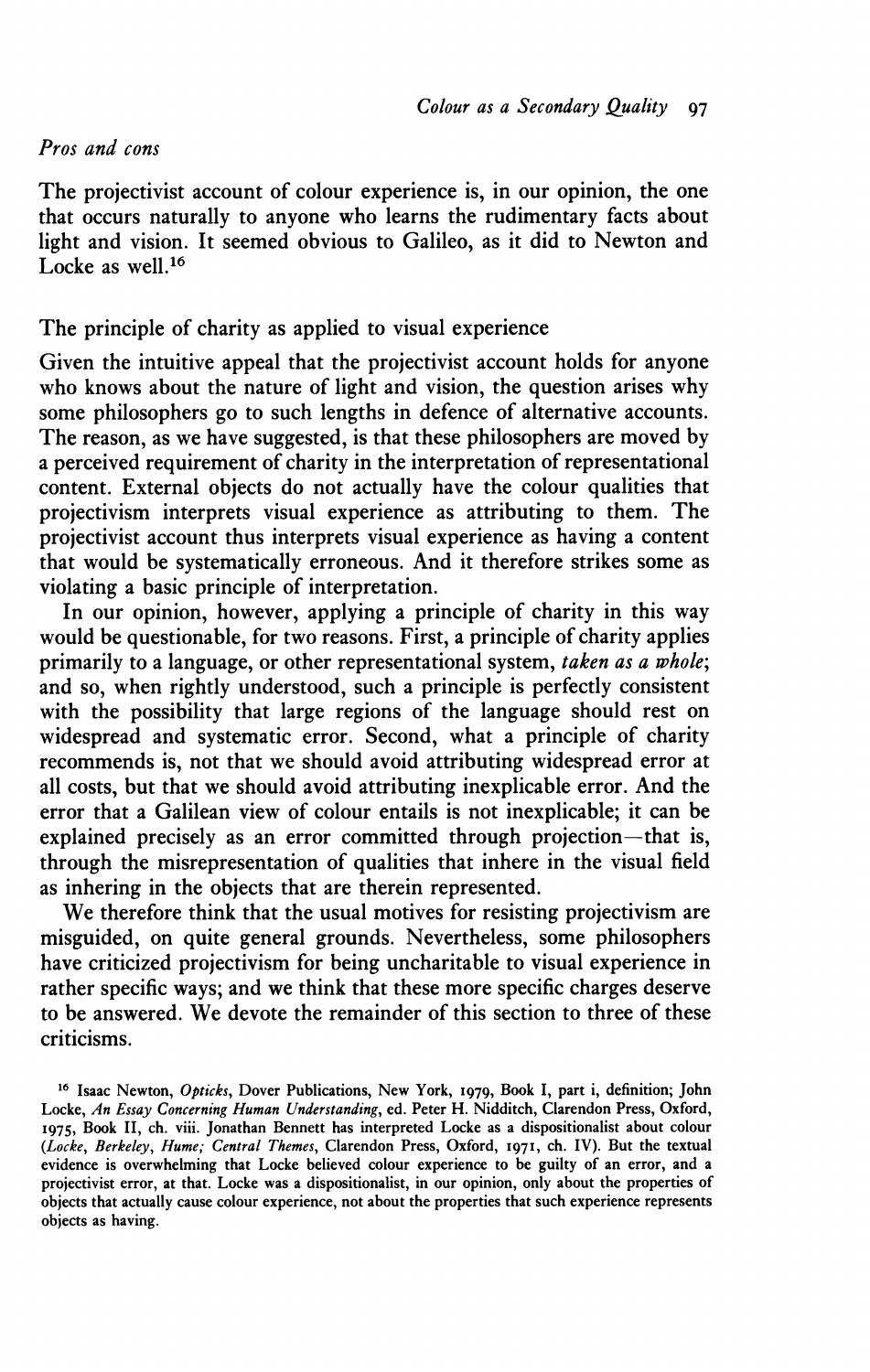#### Colours as *visibilia*

One argument in this vein comes from the dispositionalists. They contend that failing to see colours as dispositions to look coloured would entail failing to see them as essentially connected with vision, as *visibilia.*<sup>17</sup> But nothing can be seen as a colour without being seen as essentially connected with vision, the dispositionalists continue, and so colours cannot possibly be misrepresented in visual experience.

This version of the argument from charity relies on the assumption that the only way to see colours as essentially connected with vision is to see them as dispositions to cause visual perceptions. We reply that colours can be seen as essentially connected with vision without being seen as dispositions at all. In particular, they can be seen as essentially connected with vision if they are seen as the qualities directly presented in visual experience, arrayed on the visual field. The experience of seeing red is unmistakably an experience of a quality that could not be experienced other than visually. Consequently, red is seen as essentially visual without being seen as a disposition to cause visual perceptions.

#### A Berkeleyan objection

Another version of the argument from charity begins with the premiss that qualities of the visual field cannot be imagined except as being seen, and hence that they cannot be imagined as intrinsic and categorical qualities of material objects—qualities belonging to the objects in themselves, whether they are seen or not. This premiss is taken to imply that visual experience cannot possibly commit the error of representing colour *qualia* to be intrinsic and categorical qualities of objects, as projectivism charges, simply because it cannot represent the unimaginable.<sup>18</sup>

Our reply to this argument is that its premiss is false. The colour qualities that modify the visual field can indeed be imagined as unseen. Of course, one cannot imagine a colour as unseen while instantiated in the visual field itself, since to imagine a quality as in the visual field is to imagine that it is seen. But one can imagine a colour as instantiated elsewhere without being seen—by imagining, for example, an ordinary red-rubber ball, whose surface is red not only on the visible, near side but also on the unseen, far side.

What exponents of the present objection are pointing out, of course, is that one cannot imagine the unseen side of the ball as red by means of a mental image whose features include a red area corresponding to that side

<sup>17</sup> See McDowell, 'Values and Secondary Qualities', pp. 113-15.

<sup>18</sup> See Evans, 'Things Without the Mind', pp. 99-100. Berkeley carried this argument farther, by claiming that unperceived qualities, being unimaginable, were also inconceivable and hence impossible. Berkeley's willingness to equate imagination with conception was due to his theory of ideas, which equated concepts with mental pictures.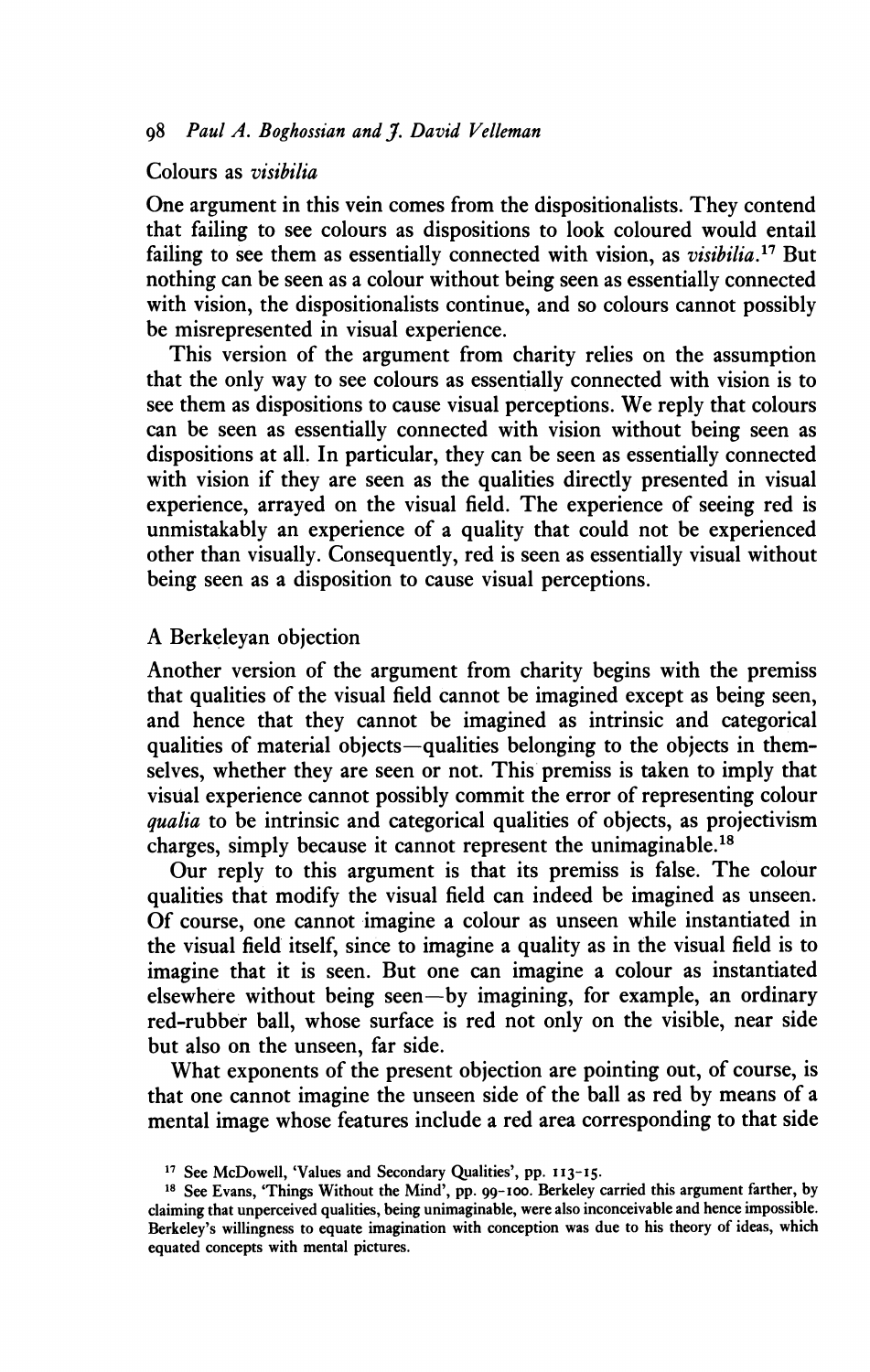of the ball. Here they may be correct.<sup>19</sup> To form an image containing a coloured area corresponding to the unseen side of the ball would be to imagine seeing it, and hence not to imagine it as unseen, after all. But one's imagination is not confined to representing things by means of corresponding features in one's mental image. If it were, then one would be unable to imagine any object as being both opaque and threedimensional; one would be reduced to imagining the world as a maze of backless façades, all artfully turned in one's direction. In actuality, one imagines the world as comprising objects in the round, whose unseen sides are represented in one's image indirectly and, so to speak, by implication. One can therefore imagine unseen colours, despite limitations on how one's imagination can represent them.

Visual experience has the same representational capacity, despite similar limitations. That is, although one cannot visually catch colours in the act of being unseen, one nevertheless sees the world as containing unseen colours—on the far sides of objects, in areas obscured by shadow, and so on. Just as one sees one's fellow human beings as having hair at the back, skin up their sleeves, and eveballs even when they blink, so one sees them as possessing these unseen features in their usual colours. Thus, one has no trouble seeing colours as intrinsic and categorical properties that exist even when unseen.

Can experience commit category errors?

A third version of the argument from charity alleges that according to projectivism, visual experience commits not just a mistake but a *category* mistake, by representing external, material objects as having properties that can occur only within the mental realm.<sup>20</sup> Such a mistake is thought too gross for visual experience to commit.

It is not clear whether it is a necessary or merely contingent fact that external objects do not possess the sorts of property we understand colours to be; hence, it is not clear whether the mistake projectivism attributes to visual experience is categorial or merely systematic. But even if it were a category mistake, why should this necessarily be considered a difficulty for projectivism?

The assumption underlying the objection is that it is somehow extremely difficult to see how experience could commit a category mistake. But as the following remark of Wittgenstein suggests, just the opposite seems true.

Let us imagine the following: The surfaces of the things around us (stones, plants, etc.) have patches and regions which produce pain in our skin when we touch

<sup>&</sup>lt;sup>19</sup> We grant this point for the sake of argument; but we think that it, too, underestimates the representational powers of the imagination. For surely one can form a mental image that contains a 'cut-away' view, showing how the far side of the ball looks while implying that it is, in reality, unseen. <sup>20</sup> See Shoemaker, 'Qualities and Qualia: What's In The Mind?', p. 10.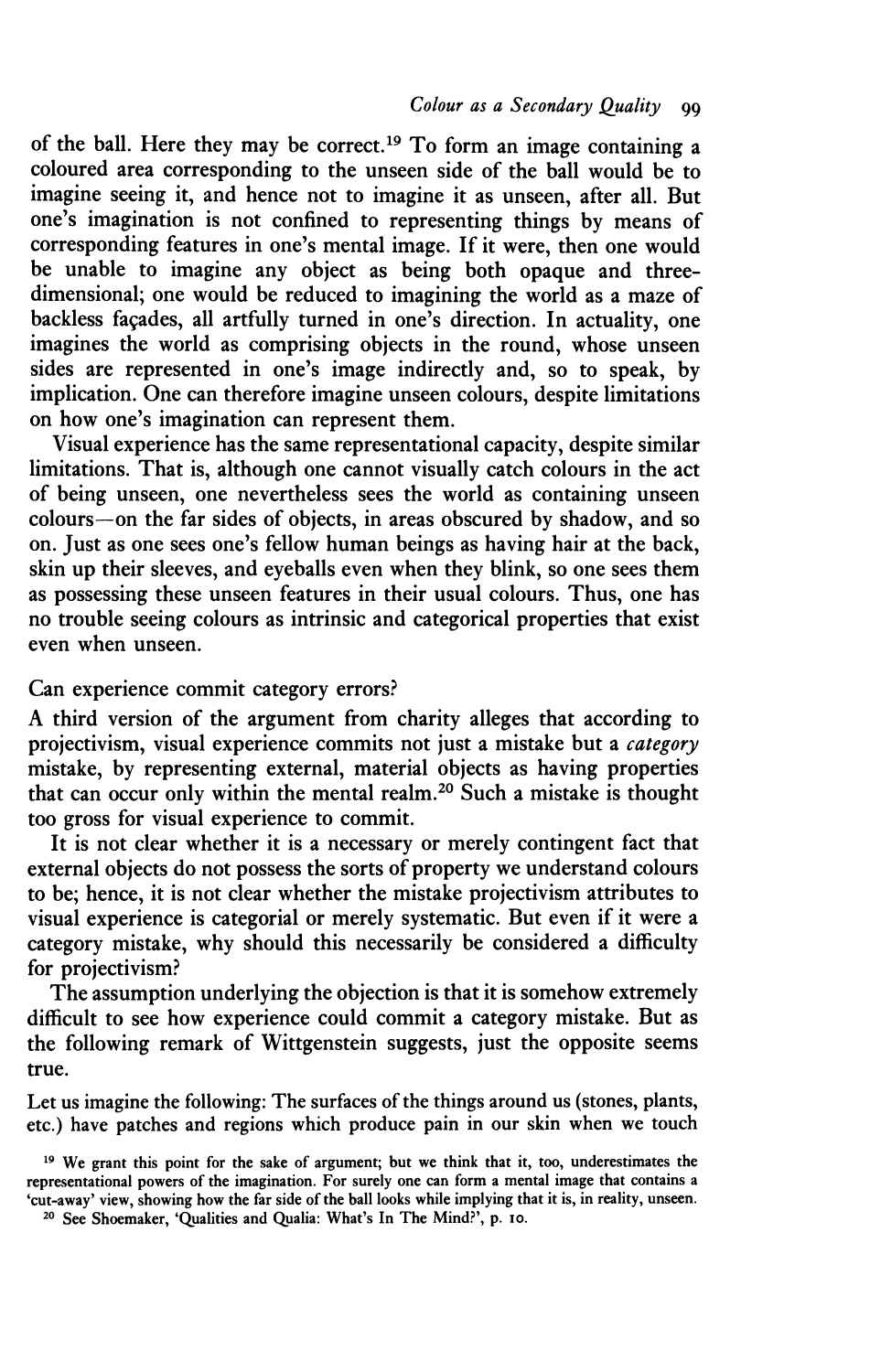them. (Perhaps through the chemical composition of these surfaces. But we need not know that.) In this case we should speak of pain-patches just as at present we speak of red patches.<sup>21</sup>

In the normal experience of pain, pain is not perceived as a quality of its cause. As Wittgenstein remarks, however, this seems to be thanks only to the fact that the normal causes of pain constitute such a heterogeneous class. Were pain to be caused solely, say, by certain specific patches on the surfaces of plants, we might well experience pain as being in the plant, much as we now experience its colour. Far from being unimaginable, then, it would seem that nothing but a purely contingent fact about our experience of pain stands between us and a category mistake just like the one that projectivism portrays us as committing about colour.

# *Interpreting Colour Discourse*

Thus far we have discussed colour concepts as they are exercised in the representational content of colour experience. Let us turn, somewhat more briefly, to the content of ordinary discourse about colour.

We assume that ordinary discourse about colour reports the contents of visual experience. The most plausible hypothesis about what someone means when he calls something red, in an everyday context, is that he is reporting what his eyes tell him. And according to our account, what his eyes tell him is that the thing has a particular visual quality, a quality that does not actually inhere in external objects but is a quality of his visual field. We therefore conclude that when someone calls something red, in an everyday context, he is asserting a falsehood. Indeed, our account of colour experience, when joined with the plausible hypothesis that colour discourse reports the contents of colour experience, yields the consequence that all statements attributing colours to external objects are false.

One would be justified in wondering how we can accept this consequence, for two related reasons. First, we will clearly want to retain a distinction between 'correct' and 'incorrect' colour judgements, distinguishing between the judgement that a fire-hydrant is blue and the judgement that it is red. And it seems a serious question what point we error theorists could see in such a distinction. Second, it seems perfectly obvious that colour discourse will continue to play an indispensable role in our everyday cognitive transactions. Yet how are we error theorists to explain this indispensability, consistently with our claim that the discourse in question is systematically false? We shall begin with the second question.

#### The point of colour-talk

Consider one of the many harmless falsehoods that we tolerate in everyday discourse: the statement that the sun rises. When someone says that the

*<sup>21</sup> Philosophical Investigations,* Blackwell, Oxford, 1974, section 312. We do not necessarily claim that the use to which we should like to put this passage coincides with Wittgenstein's.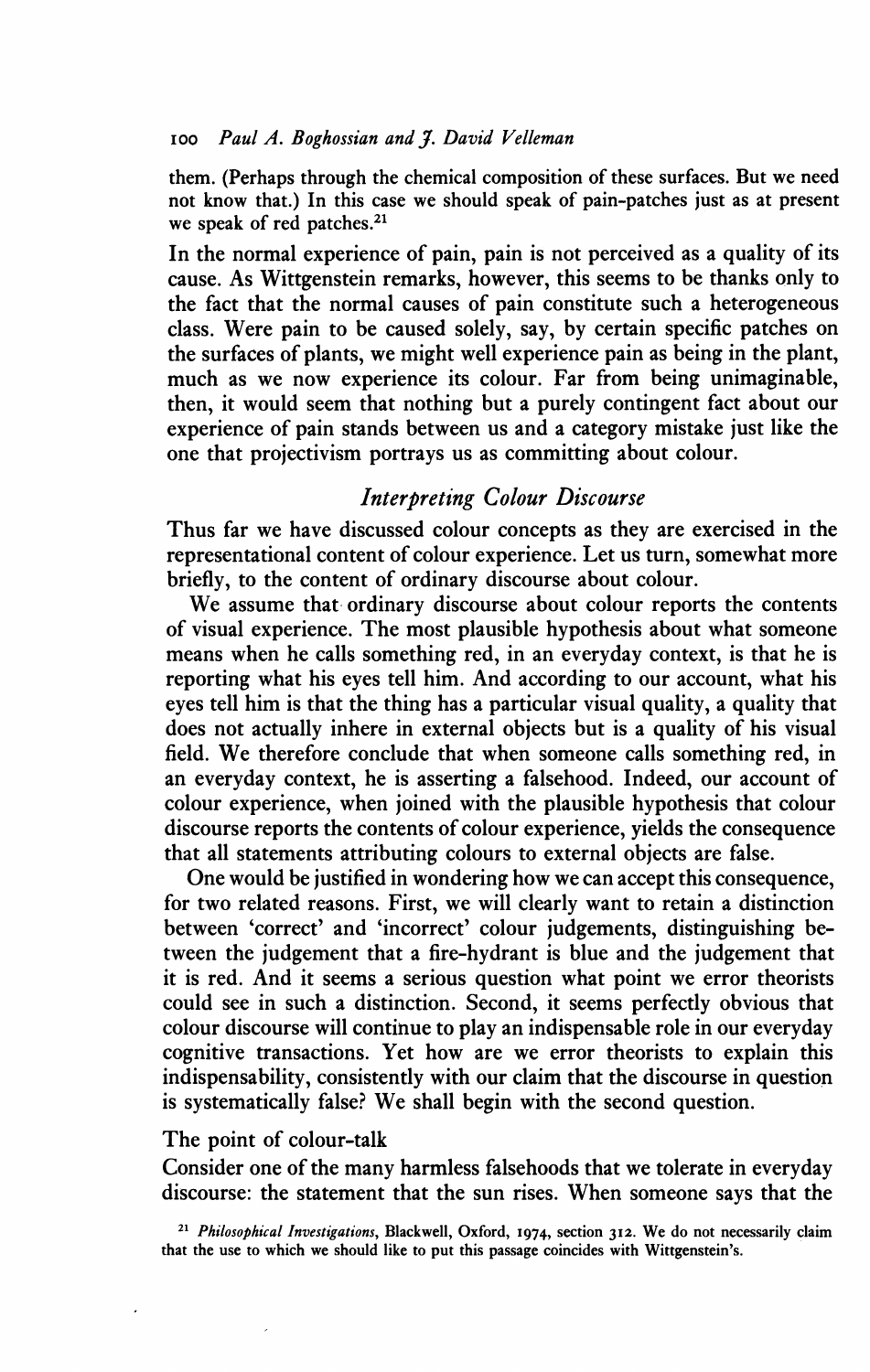sun rises, his remark has the same content as the visual experience that one has when watching the horizon at an appropriately early hour. That is, the sun actually looks like it is moving, and that the sun moves in this manner is what most people mean when talking about sunrise. So interpreted, of course, talk about sunrise is systematically false. When someone says that the sun rises, he is wrong; and he usually knows that he is wrong, but he says it anyway. Why?

When one understands why talk about sunrise is false, one also understands that its falsity makes no difference in everyday life. We do not mean that nothing in everyday life would, in fact, be different if the sun revolved around the earth, as it seems to. No doubt, the tides and the phases of the moon and various other phenomena would be other than they actually are. But those differences are not missed by the ordinary person, who does not know and has no reason to consider precisely how the tides and phases of the moon are generated. Consequently, someone who has a normal background of beliefs will find no evidence in everyday life to controvert his belief that the sun revolves around the earth. That belief will not mislead him about any of the phenomena he normally encounters; and it will in fact give him correct guidance about many such phenomena. His judgements about the time of day, the weather, the best placement of crops, the location of glare and of shadows at noon, will all be correct despite being derived from premisses about a stationary earth and a revolving sun. Indeed, he is likely to derive more true conclusions from his belief in a revolving sun than he would from a belief in a rotating earth, for the simple reason that the consequences for earthlings of the former state of affairs are easier to visualize than those of the latter, even though those consequences would be the same, for everyday purposes. Talking about horizon-fall rather than sunrise would thus be downright misleading, even though it would be more truthful. Only an undue fascination with the truth could lead someone to reform ordinary discourse about the sun.

Talk about colours is just like talk about sunrise in these respects. That is, life goes on as if objects are coloured in the way that they appear to be. Experience refutes few if any of the conclusions derived from beliefs about objects' colours; and many true conclusions are derived from such beliefs. Most of those true conclusions, of course, are about how objects will look to various people under various circumstances. And these conclusions are extremely useful in everyday life, since one's ability to communicate with others and with one's future selves about the external world depends on the ability to describe how various parts of that world appear. The point is that such conclusions are more easily and more reliably drawn from the familiar false picture of colours than they would be—by the ordinary person, at least—from the true picture of wavelengths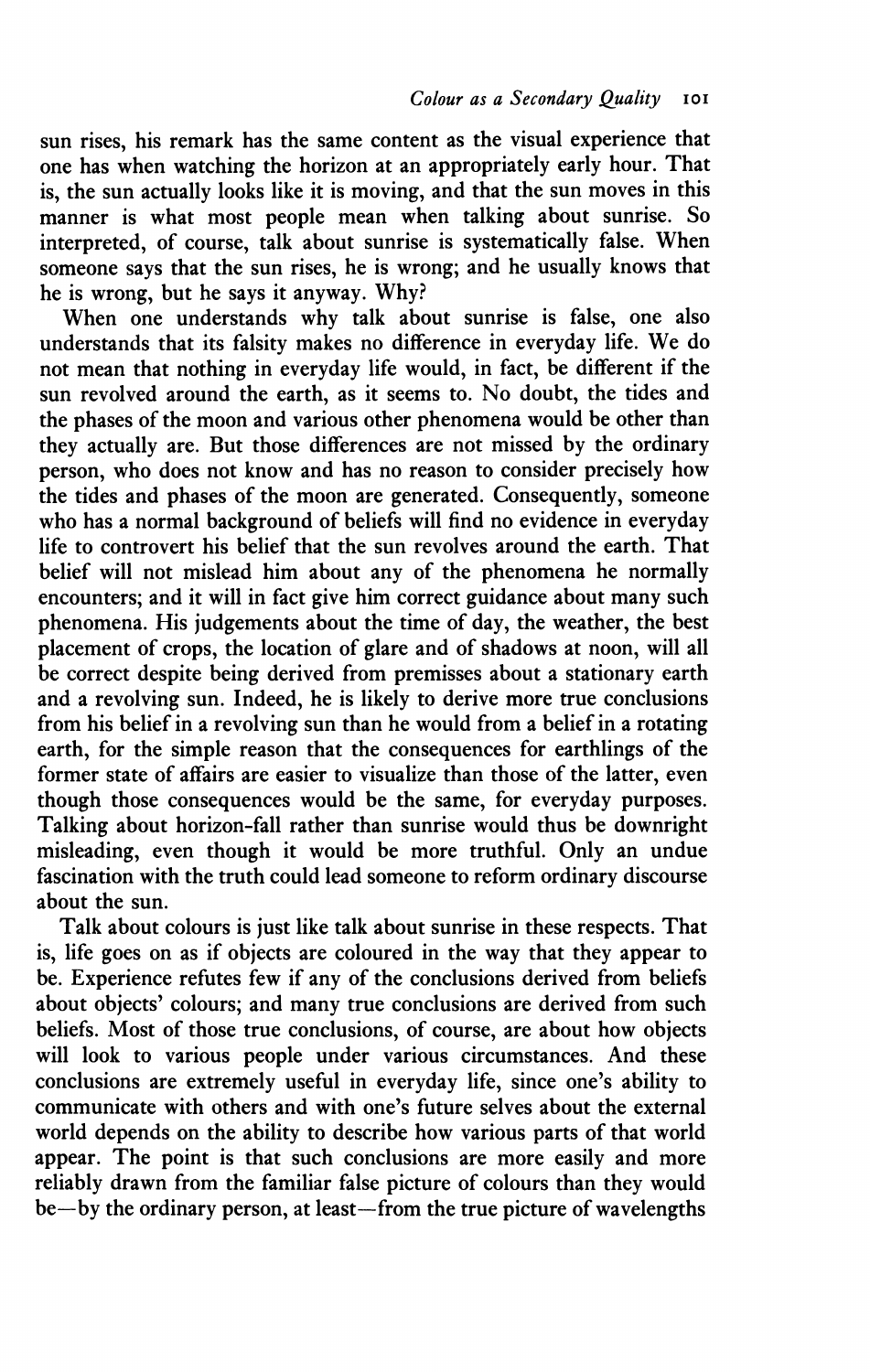and spectral-reflectance curves. Why, then, should one replace such a useful false picture with a true but misleading one?

#### Correct vs. incorrect colour-talk

The case of colour differs from that of sunrise in one important respect. The sun never seems to do anything but move in a regular arc across the heavens, whereas objects often seem to have different colours in different circumstances. The ordinary speaker therefore finds himself drawing a distinction between the colours that objects really have and the colours that they only seem to have on some occasions. How can we countenance this distinction between real and illusory colours, given that our theory brands all colours as illusory?<sup>22</sup>

The answer is that classifying an object by the colour that it appears to have under so-called standard conditions is the most reliable and most informative way of classifying it, for the purposes of drawing useful conclusions about how the object will appear under conditions of any kind. Obviously, classifying an object by how it appears in the dark is not at all informative, since all objects appear equally black in the dark, even though they appear to have different colours in the light. Hence one can extrapolate an object's appearance in the dark from its appearance in the light, but not vice versa. The same is true—though to a lesser degree, of course—for other non-standard conditions. For instance, distance tends to lend a similar appearance to objects that look different at close range: coloured light tends to lend a similar appearance to objects that look different in daylight; and so on. The common-sense calculus of colour addition and subtraction therefore enables one to infer an object's appearance under non-standard conditions from its appearance under standard conditions, but not its appearance under standard conditions from that under non-standard conditions. That is why one set of conditions, and the accompanying colour-illusion, are privileged in everyday life.

There are notable exceptions to our claim about the varying informativeness of various colour appearances. But these exceptions actually support our explanation ofwhy particular colour-illusions are privileged in ordinary

 $22$  We should point out that a similar question will confront those who adopt a dispositionalist interpretation of colour discourse. For according to dispositionalism, the colours of objects are their dispositions to present the appearance of colour; and objects are disposed to present the appearance of different colours under different circumstances. Corresponding to every colour that an object ever appears or would appear to have, there is a disposition of the object to give that appearance under the circumstances then prevailing. Now, dispositionalism denominates only one of these innumerable dispositions as the object's real colour, and it does so by defining the object's colour to be that disposition which is manifested under conditions specified as standard. But surely, dispositionalism should have to justify its selection of dispositions—or, what amounts to the same thing, its selection of standard conditions. For if colour is nothing but a disposition to produce colour appearances, one wants to know why a particular disposition to produce colour appearances should be privileged over other such dispositions. And this is, in effect, the same question as why one colour-illusion should be privileged over other colour-illusions, given the assumption that all colours are illusory.